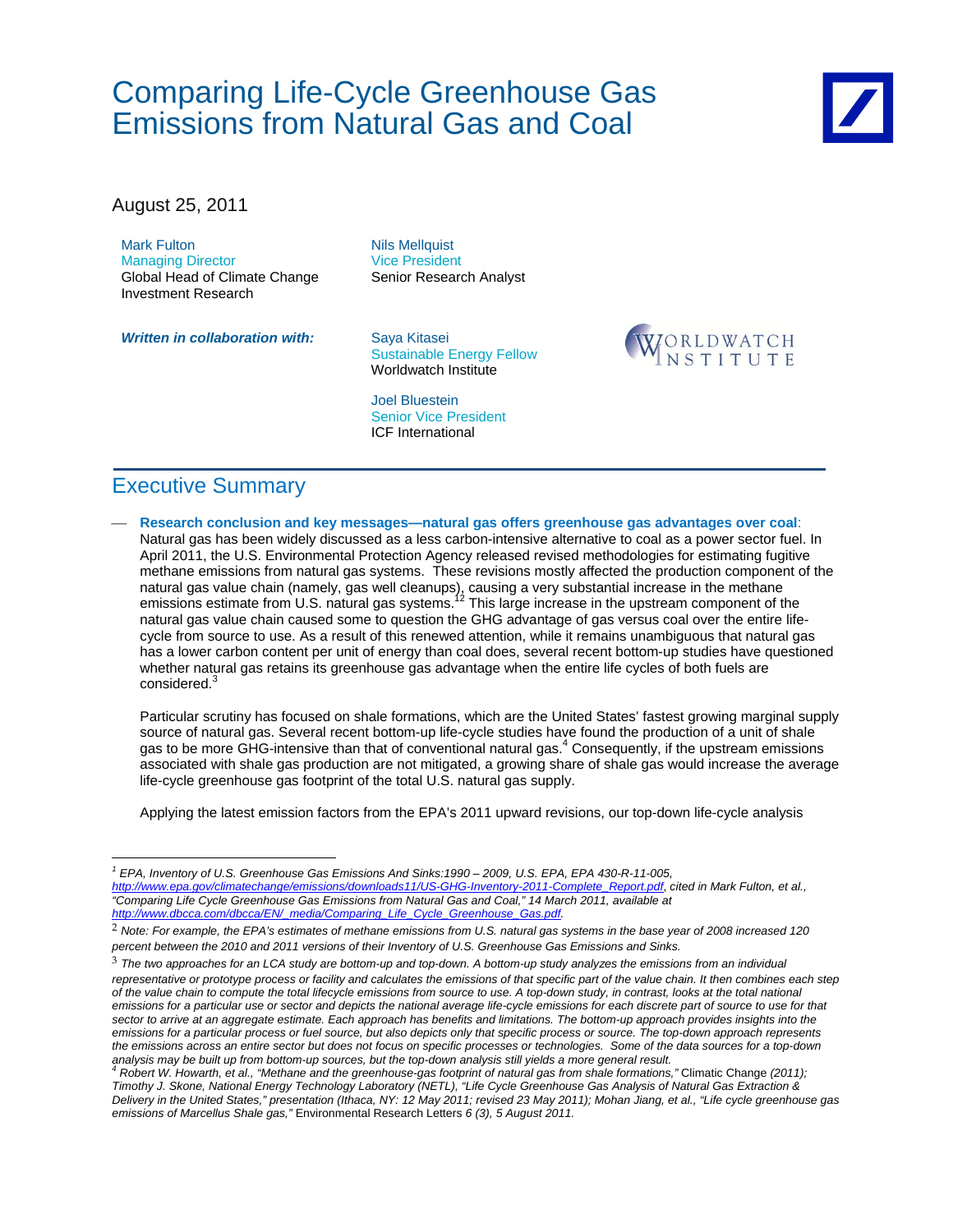

(LCA)<sup>5</sup> finds that the EPA's new methodology increases the life-cycle emissions estimate of natural gas-fired electricity for the baseline year of 2008 by about 11 percent compared with its 2010 methodology. But even with these adjustments, we conclude that **on average, U.S. natural gas-fired electricity generation still emitted 47 percent less GHGs than coal from source to use using the IPCC's 100-year global warming potential for methane of 25**. This figure is consistent with the findings of all but one of the recent life-cycle analyses that we reviewed.

While our LCA finds that the EPA's updated estimates of methane emissions from natural gas systems do not undercut the greenhouse gas advantage of natural gas over coal, methane is nevertheless of concern as a GHG, and requires further attention. In its recent report on improving the safety of hydraulic fracturing, the U.S. Secretary of Energy's Advisory Board's Subcommittee on Shale Gas Production recommended that immediate efforts be launched to gather improved methane emissions data from shale gas operations.<sup>6</sup> In the meantime, methane emissions during the production, processing, transport, storage, and distribution of all forms of natural gas can be mitigated immediately using a range of existing technologies and best practices, many of which have payback times of three years or less.<sup>7</sup> Such capture potential presents a commercial and investment opportunity that would further improve the life-cycle GHG footprint of natural gas. Although the adoption of these practices has been largely voluntary to date, the EPA proposed new air quality rules in July 2011 that would require the industry to mitigate many of the methane emissions associated with natural gas development, and in particular with shale gas development.<sup>8</sup>

**Our research methodology**: This paper seeks to assess the current state of knowledge about the average greenhouse gas footprints of average coal and natural gas-fired electricity in the system today, how the growing share of natural gas production from shale formations could change this greenhouse gas footprint at the margin, and what the findings imply for policymakers, investors and the environment. In the first part of the paper, we examine recent bottom-up life-cycle analyses to provide context for our top-down analysis. These bottom-up analyses' estimation of the life-cycle GHG footprint of shale gas provides information about the potential marginal GHG impact of shale's rising share in the U.S. natural gas supply, as well as which emissions streams can be targeted for the greatest GHG mitigation. In the second part of the paper, we conduct our own top-down life-cycle analysis of GHGs from natural-gas and coal-fired electricity in 2008 using the EPA's revised 2011 estimates as well as other publically available government data. We make three key adjustments to the data sets in order to calculate a more accurate and meaningful national level inventory: we include: 1) emissions associated with net natural gas and coal imports; 2) natural gas produced as a byproduct of petroleum production, and 3) the share of natural gas that passes through distribution pipelines before reaching power plants. This top-down analysis examines the implications of the EPA's revised (2011) estimates for the current and future average greenhouse gas footprint of U.S. natural gas-fired electricity and its comparison with coal-fired electricity.

**GWP and power plant efficiency matter**: Global warming potentials (GWPs) are used to convert the volumes of greenhouse gases with different heat-trapping properties into units of carbon dioxide-equivalent (CO2e) for the purpose of examining the relative climate forcing impacts of different volumes of gas over discrete time periods. The Intergovernmental Panel on Climate Change's (IPCC) most recent assessment, published in 2007, estimates methane's GWP to be 25 times greater than that of carbon dioxide over a 100- .<br>year timeframe and 72 times greater than that of carbon dioxide over a 20-year timeframe.<sup>9</sup> Unless

 *5 "Life-cycle analysis" (LCA) is a generic term, and the methodology and scope of analysis can vary significantly across studies. Our analysis assesses GHGs during the production, processing, transport, and use of natural gas and coal to generate electricity. Some studies include not only the direct and indirect emissions from the plant or factory that provides or makes a certain product, but also the emissions associated with the inputs used to manufacture and create the production facilities themselves. This study does not address the manufacturing, construction, or decommissioning of the equipment used in energy production. As with any study, the certainty of conclusions drawn from an LCA can only be as strong as the underlying data.* 

<sup>6</sup> *U.S. Department of Energy, Secretary of Energy Advisory Board, Shale Gas Production Subcommittee, 90-Day Report, 18 August 2011,* 

<sup>&</sup>lt;u>http://www.shalegas.energy.gov/resources/081811\_90\_day\_report\_final.pdf</u>.<br><sup>7</sup> Numerous technologies and best practices to capture methane that would otherwise be vented during natural gas production, processing, *transport, or distribution have been detailed by the U.S. EPA's voluntary Natural Gas STAR Program. Many of these have payback periods under 3 years. U.S. Environmental Protection Agency, Natural Gas STAR Program, "Recommended Technologies and Practices," available*  at http://www.epa.gov/gasstar/tools/recommended.html, viewed 29 July 2011.<br><sup>8</sup> *EPA, "Oil and Natural Gas Air Pollution Standards," <u>http://epa.gov/airquality/oilandgas/</u>, viewed 18 August 2011.* 

*Piers Forster et al., 2007: Changes in Atmospheric Constituents and in Radiative Forcing. In: Climate Change 2007: The Physical Science Basis. Contribution of Working Group I to the Fourth Assessment Report of the Intergovernmental Panel on Climate Change [Solomon, S., D.*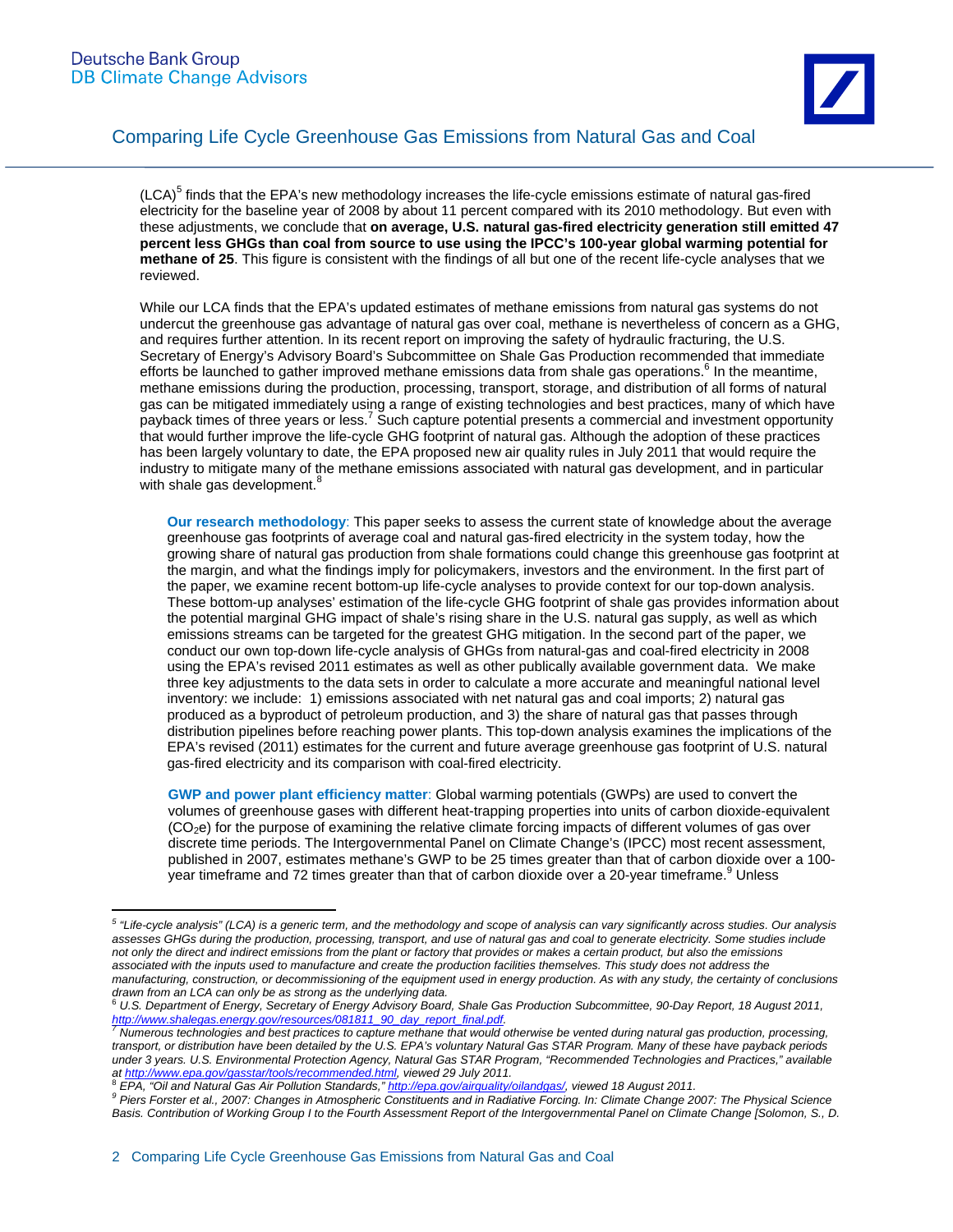

otherwise specified, our analysis uses the 100-year GWP of 25 but we also calculate life-cycle emissions using a range of methane GWPs that have been proposed—including 72 and 105—in Appendix B of this report in order to show the sensitivities of the outputs to GWP. The choice of GWP does impact the relative GHG footprint between coal and gas. However, the life-cycle GHG footprint of gas is lower than coal under all GWPs tested, with the smallest difference calculated using a GWP of 105, where the GHG emissions in kilograms  $CO<sub>2</sub>$  per megawatt-hour of electricity generated (kg  $CO<sub>2</sub>e/MWh$ ) are 27 percent less than those of coal-fired generation.

In addition, assumed power plant efficiencies also have a measurable impact on the life-cycle comparison between natural gas and coal-fired electricity generation. Unless otherwise specified, our analysis uses average U.S. heat rates for coal and natural gas plants for the existing capital stock: 11,044 Btu/kWh (31% efficiency) for coal and 8,044 Btu/kWh (41% efficiency) for natural gas plants. We also calculate life-cycle emissions using heat rate estimates for new U.S. natural gas and coal plants in Appendix A (Exhibit A-11).



#### **ES-1. Comparison of Recent Life-Cycle Assessments**

*Source: DBCCA Analysis 2011; NETL 2011; Jiang 2011; Howarth 2011*. Note: NETL Average Gas study includes bar shaded grey due to inability to segregate upstream CO2 and methane values, which were both accounted for in the study. See page 10 for more information. \*2011 EPA methodology compared to 2010.

 $\overline{a}$ *Qin, M. Manning, Z. Chen, M. Marquis, K.B. Averyt, M.Tignor and H.L. Miller (eds.)]. Cambridge University Press, Cambridge, United Kingdom and New York, NY, USA., p. 212.*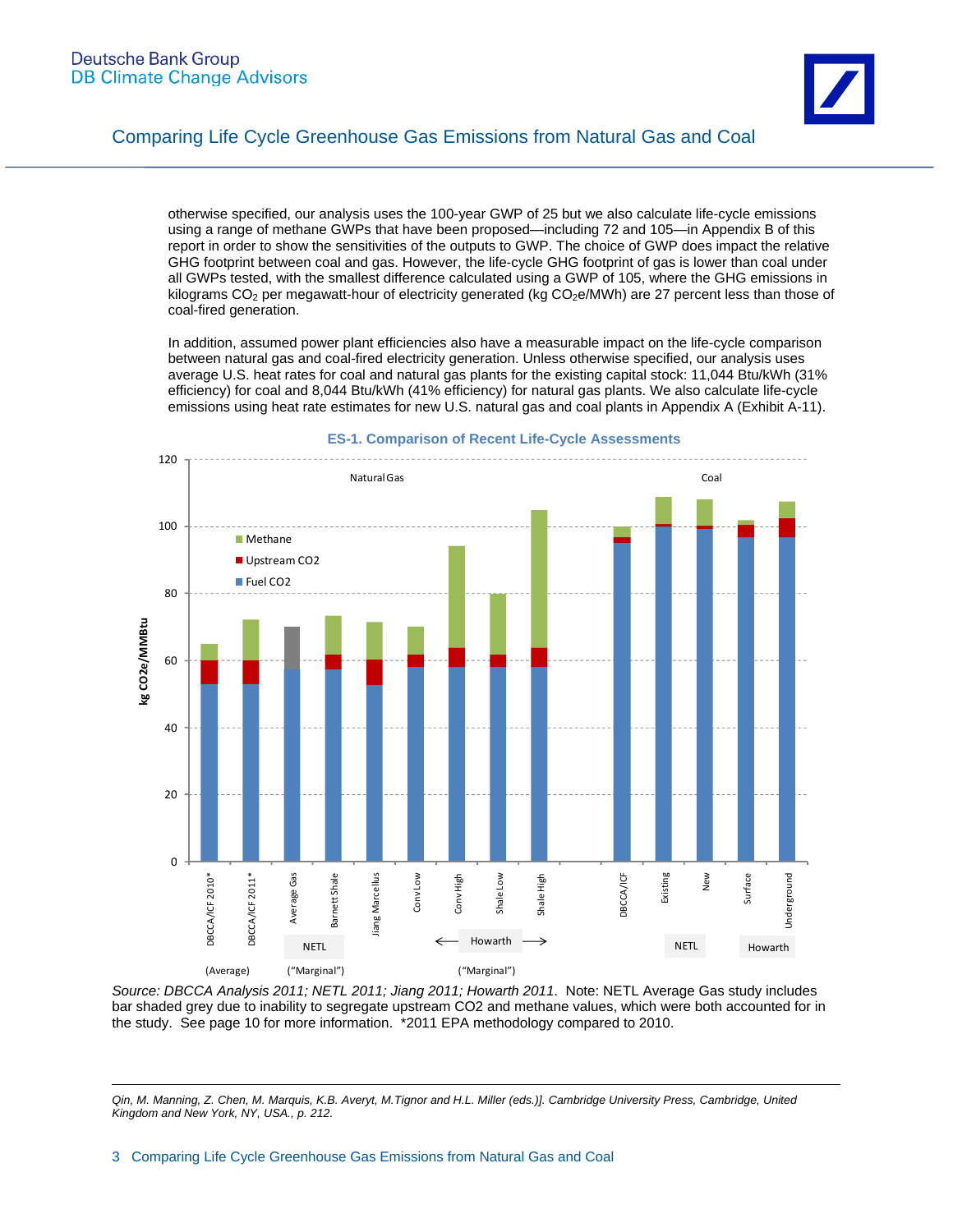

# **ES-2. Average U.S. Life-Cycle GHG Emissions from Coal and Gas Electricity Generation, 2008**

Source: DBCCA Analysis 2011. See pages 19 and 20 for more details.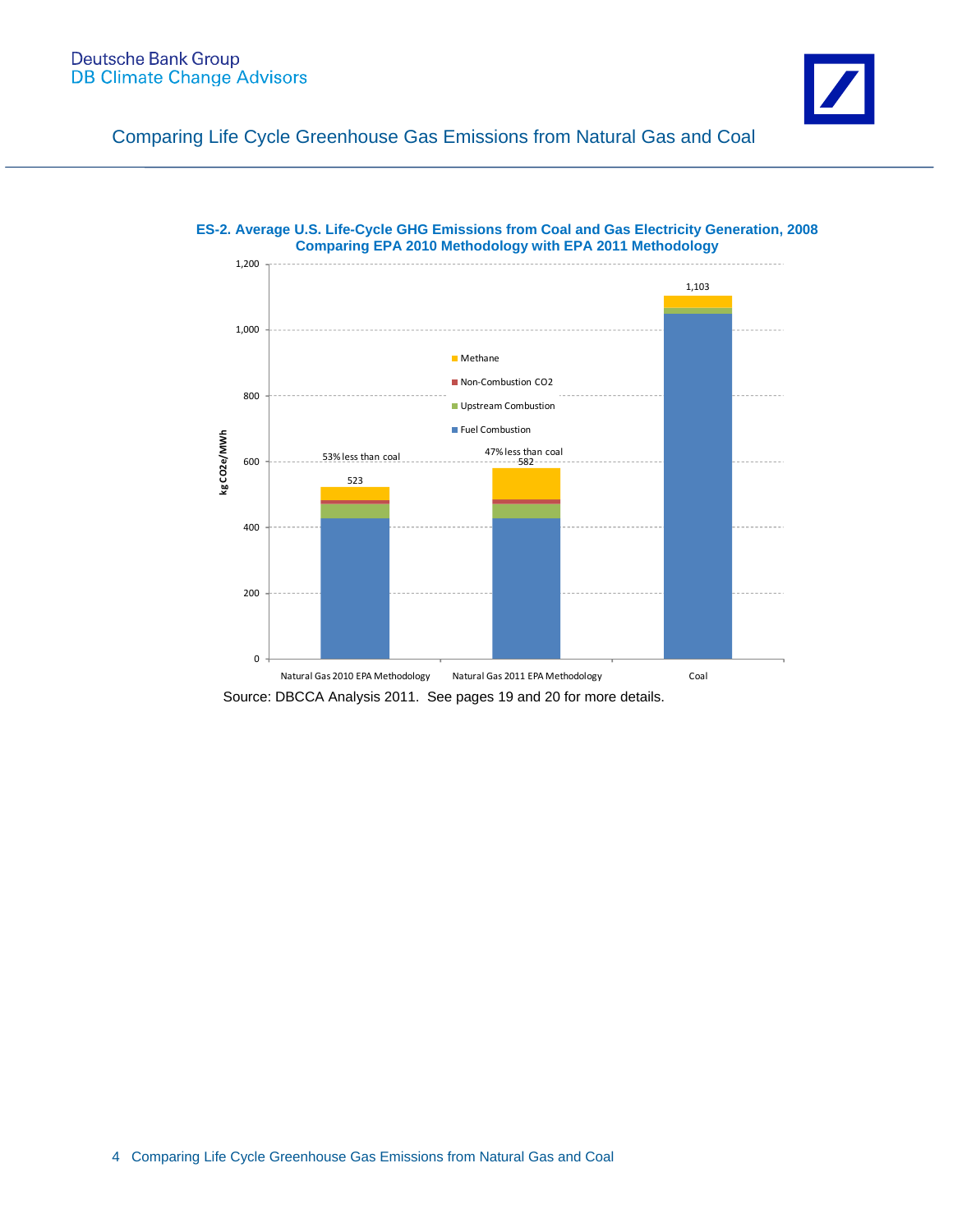

# **Introduction and Key Exhibits**

- **Our methodology:** Our top-down analysis addresses the emissions of three GHGs emitted during the production, processing, storage, transmission, distribution, and use of natural gas and coal in power plants:
	- 1. Carbon dioxide  $(CO<sub>2</sub>)$ ;
	- 2. Methane  $(CH_4)$  and;
	- 3. Nitrous oxide  $(N_2O)$

Carbon dioxide is a product of fossil fuel combustion and is also released during some stages of gas processing. Methane, the primary component of natural gas (roughly 98 percent of pipeline-quality gas), is a potent GHG.<sup>10</sup> It is released at many points during the life-cycle of natural gas production and use and also during coal mining, and it is an important component of the life-cycle emissions of both fuels, but especially of natural gas. Methane emissions can be categorized as "fugitive" or "vented" emissions. Fugitive emissions include unintentional "leaks" from poorly sealed valves, flanges, meters, and other equipment.11 Venting is the intentional release of methane as part of the operating procedure for a particular process. For example, when a compressor or a pipeline is taken out of service for repair, the compressed gas in the equipment may be released. There are a variety of venting operations associated with natural gas production that account for the majority of methane emissions in the natural gas sector. Because the amount of fugitive and vented methane is highly dependent on the practices and technologies that are used, the amount of methane emitted can vary significantly by facility and/or the stripping and "clean up" process employed. Although small amounts of methane and nitrous oxide are also emitted during fossil fuel combustion, carbon dioxide is by far the largest greenhouse gas product. In this paper, because the amounts of methane and nitrous oxide are such a small fraction of the total combustion-related emissions, we include them together with  $CO<sub>2</sub>$  on tables and figures under the heading "combustion."<sup>12</sup>

- **Reader roadmap:** In the section that follows, we start with a review of recent LCA studies. These studies have attempted to measure the life-cycle GHG footprint of shale gas and are valuable from our perspective in framing the marginal impact of shale gas on the GHG intensity of average natural gas-fired electricity. We then build up to a full comparison of the life-cycle emissions between natural gas and coal-fired electricity generation at a national level based on different assumptions and data adjustments in order to assess the impact that the EPA 2011 methodology change on GHG inventory has on the LCA comparison between average U.S. natural gas- and coalfired electricity generation. We use emissions data for 2008 as a comparable baseline to show the impact of the 2010 and 2011 changes in EPA methane methodology to the life-cycle GHG emissions comparison between coal and natural gas in that year. (Note the Global Warming Potential used throughout this analysis is 25 unless otherwise noted – see Appendix B.) This overview provides a roadmap to follow the logic of our analytic approach.
	- o **Step 1:** In Exhibit 2, page 10 we compare the most recent bottom-up studies of the LCA of gas from hydraulically fractured shale formations versus coal as a starting point;
	- o **Step 2:** In Exhibit 4, page 13 we list the baseline EPA data for 2008 on the upstream natural gas emissions expressed as million metric tons of  $CO<sub>2</sub>$  equivalent (MMTCO<sub>2</sub>e);

 $\overline{a}$ *10 Methane remains in the atmosphere for ~9-15 years, compared to 100+ years for CO2; Methane, however, is much more effective at*  trapping heat in the atmosphere than CO<sub>2</sub>, particularly over 20 year time periods (Please see Appendix B at the end of this report).<br><sup>11</sup> Of critical importance, such leaks can be fairly easily mitigated from a technical

*scope for improvement.*<br><sup>12</sup> The EDA Creath

*<sup>12</sup> The EPA Greenhouse Gas Reporting Rule gives CH4 and N2O emission factors for the combustion of different fossil fuels. For CH4, emission factors of 0.001 kg/MMBtu of natural gas and 0.011 kg/MMBtu of coal were used. For N2O, emission factors of 0.0001 kg/MMBtu of natural gas and 0.0016 kg/MMBtu of coal were used. The emission factors are in table C-2, page 38 of Subpart C of the rule. (Please see:*  http://www.epa.gov/climatechange/emissions/downloads09/GHG-MRR-FinalRule.pdf)

These were then adjusted using GWPs for CH<sub>4</sub> and N<sub>2</sub>O to obtain emissions factors in kg CO<sub>2</sub>e/MMBtu. Unless otherwise noted in the paper, *100-year GWP values from the IPCC's Fourth Assessment Report (2007) were used: 25 for CH4 and 298 for N2O. Using these values, the total GHGs emitted during the combustion of natural gas are 53.07 kg CO2e/MMBtu (99.90% CO2, 0.05% CH4, 0.06% N2O) and the total GHGs emitted during the combustion of coal are 95.13 kg CO2e/MMBtu (99.21% CO2, 0.29% CH4, 0.50% N2O).*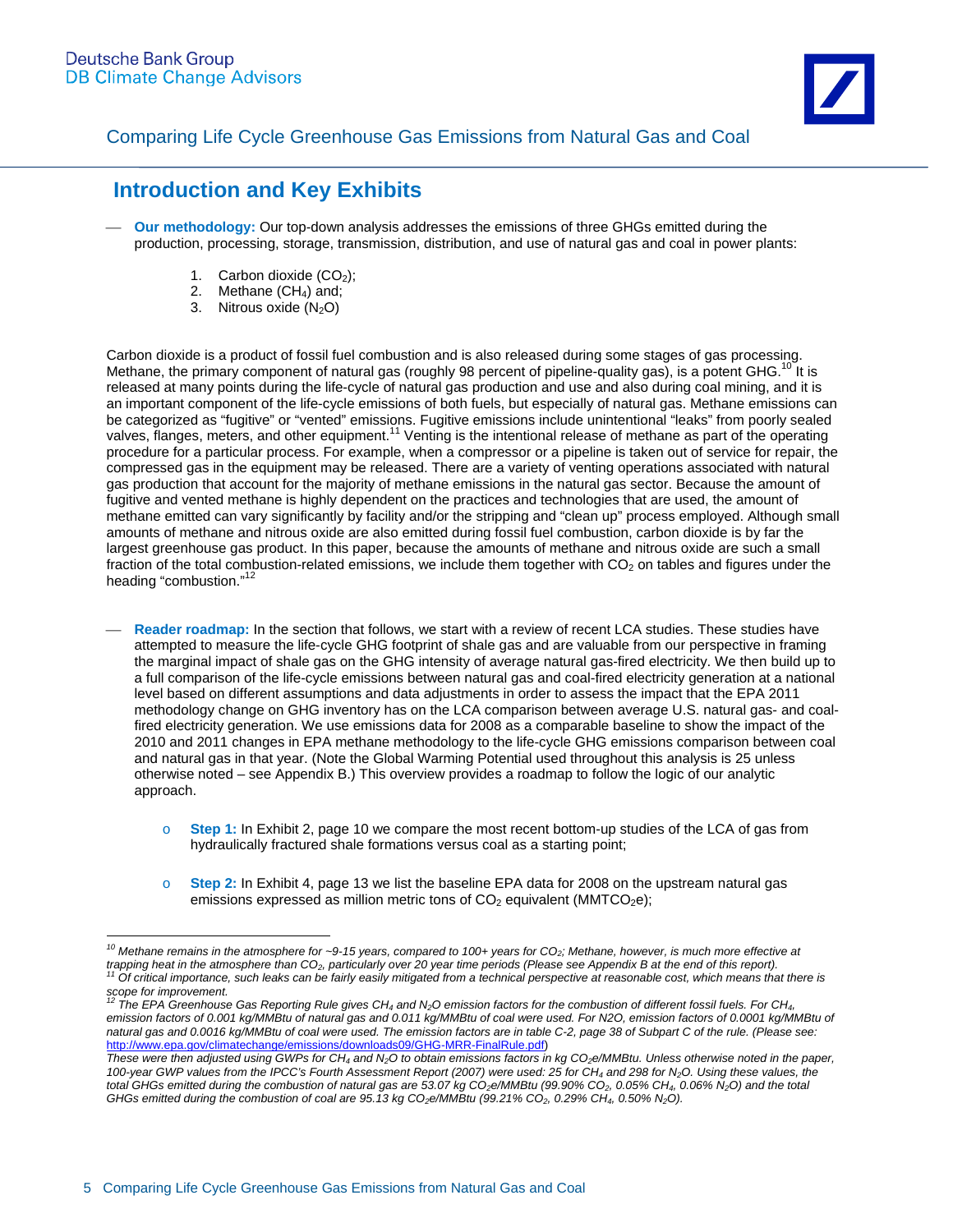

- o **Step 3:** In Exhibit 5, page 14, we adjust these baseline estimates to account for additional factors such as natural gas imports, methane emissions from other parts of the industry and other types of emissions associated with natural gas production;
- o **Step 4:** In Exhibit 6, page 15, we combine our adjusted upstream and downstream natural gas emissions to derive a normalized life-cycle emissions expressed as kg/MMBTU (volume of greenhouse gases per unit of energy value delivered to the power plant) and compare with coal on an equivalent carbon-dioxide equivalent basis for the electricity sector using 2008 data and the EPA's 2011 methane emissions methodology;
- o **Step 5:** In Exhibit 7, page 15, we rerun Step 3 above for 2008 emissions but using the EPA 2010 methane emission methodology from the EPA in order to show the impact of the revisions precombustion in kg CO<sub>2</sub>e/MMBtu;
- o **Step 6:** In Exhibit 8, page 15, we use EPA's 2011 methane emissions methodology to calculate emissions for 2009, the most recent year data available;
- o **Step 7:** In Exhibit 10, page 17, we adjust upstream emissions from coal into standard volume units of MMTCO<sub>2</sub>e in order to assess the emissions associated with the production and transportation from the mine to the power plant using 2008 data for an apples-to-apples comparison with gas;
- o **Step 8:** In Exhibit 11, page 17, we then normalize these upstream coal emission factors into kg CO2e/MMBtu (emission volume per unit of energy delivered);
- o **Step 9:** In Exhibit 12, page 19, we compare the life-cycle emissions of natural gas and coal delivered to the power plant in kg CO<sub>2</sub>e/MMMBtu using 2008 data but adjusted for both 2010 and 2011 EPA methane emission factor methodologies for natural-gas to show the impact of EPA's revisions;
- o **Step 10:** In Exhibit 13, page 20, we show the LCA in terms of emissions per megawatt-hour of electricity generated from gas and coal using the national average power plant efficiencies for 2008. The life-cycle emissions for gas are 11 percent higher using the updated methodology. The Exhibit shows a six percentage point change with gas producing 47 percent lower emissions than coal using EPA's 2011 methane methodology compared to producing 53 percent lower emissions using EPA 2010 methane methodology based on a 100-year GWP value for methane of 25.
- o **Sensitivity Analysis Using Alternative GWPs:** In Appendix B, we show the sensitivities of our LCA to different GWPs.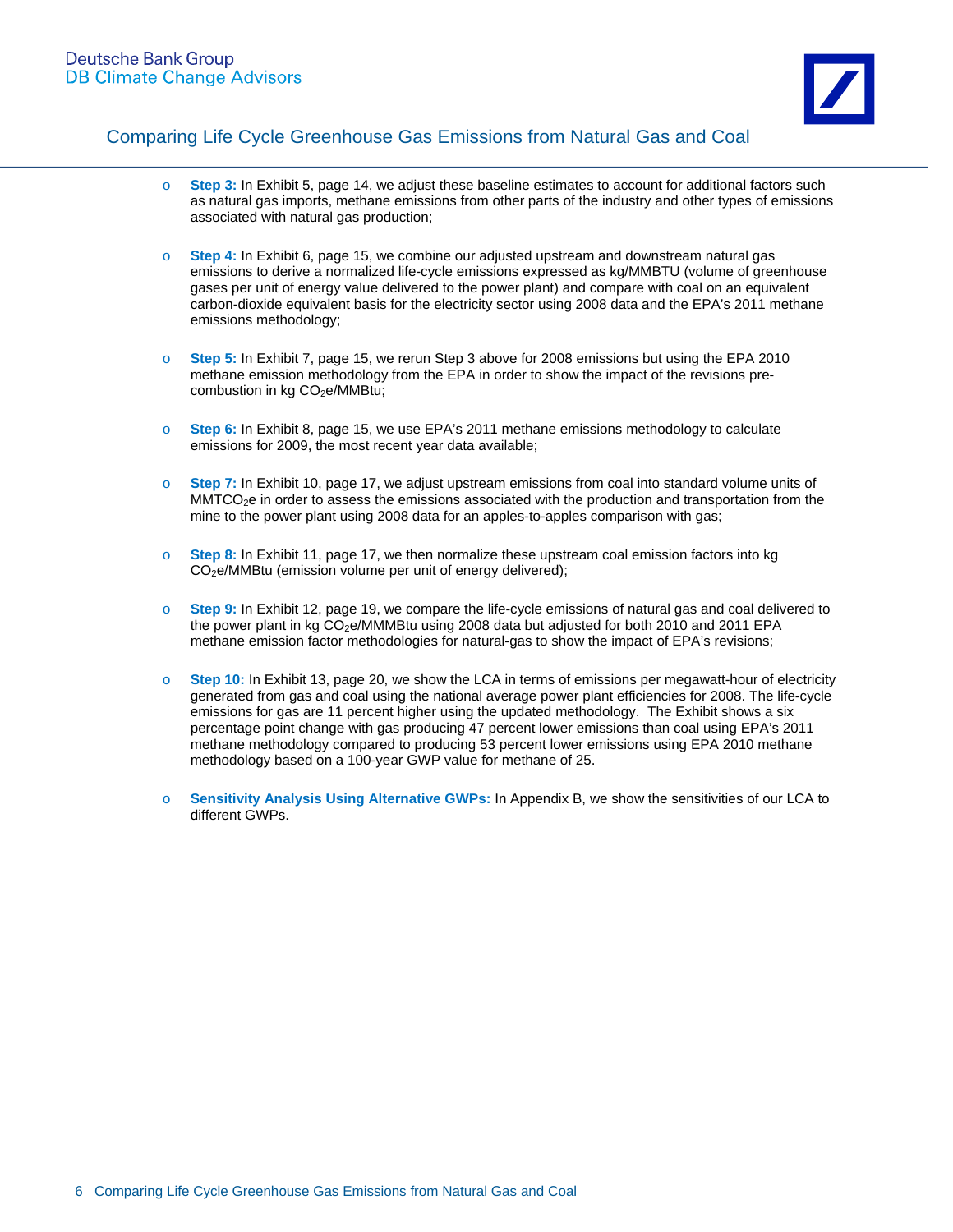# **Overview of Natural Gas Systems and Emission Sources**

Between its 2010 and 2011 editions of the Inventory, the EPA significantly revised its methodology for estimating GHG emissions from natural gas systems, resulting in an estimate of methane emissions from Natural Gas Systems in 2008 that was 120 percent higher than its previous estimate. Up until 2010, the Inventory had relied extensively upon emission and activity factors developed in a study by the EPA and the Gas Research Institute in 1996. For the 2011 Inventory, the EPA modified its treatment of two emissions sources that had not been widely used at the time of the 1996 study, but have since become common: gas well completions and workovers with hydraulic fracturing. It also significantly modified the estimation methodology for emissions from gas well cleanups, condensate storage tanks, and centrifugal compressors.

The bulk of the EPA's recent upward revisions of natural gas emissions estimates are related to the production part of the gas value chain. The largest component of the increase is due to revised estimates of methane released from liquids unloading: In some natural gas wells, downhole gas pressure is used to blow reservoir liquids that have accumulated at the bottom of the well to the surface.<sup>13</sup> The revisions also include an increase in the share of gas that is produced from hydraulically fractured shale gas wells and a change in the assumption as to how much of the flowback emissions are flared. Previously, the EPA assumed that 100 percent of these emissions were flared or captured for sale. The new estimate assumes that approximately one third are flared and another third are captured through "reduced emission completions." Both of these are based on estimated counts of equipment and facility and associated emission factors.

These revisions have caused some to question whether replacing coal with natural gas would actually reduce GHGs, when emissions over the entire life cycles of both fuels are taken into account. Addressing these questions requires an understanding of:

1) The best available data on emissions throughout the life cycles of natural gas and coal;

2) The specific sources and magnitudes of GHG emissions streams for natural gas produced from shale versus conventional formations; and

3) How an increase in the contribution of shale gas to the U.S. natural gas supply might impact the overall life-cycle GHG footprint of natural gas-fired electricity in the future as the marginal skews the average.

Up until the past few years, most of the U.S. natural gas supply came from the Gulf of Mexico and from western and southwestern states. More recently, mid-continental shale plays have been a growing source of supply. Natural gas is produced along with oil in most oil wells (as "associated gas") and also in gas wells that do not produce oil (as "nonassociated gas").

Exhibit 1 illustrates the primary sources of GHG emissions during natural gas production, processing, transmission and distribution. The equipment for drilling both oil and gas wells is powered primarily by large diesel engines and also includes a variety of diesel-fueled mobile equipment. Raw natural gas is vented at various points during production and processing prior to compression and transport by pipeline. In some cases, the gas may be flared rather than vented to maintain safety and to relieve over-pressuring within different parts of the gas extraction and delivery system. Flaring produces  $CO<sub>2</sub>$ , a less potent GHG than methane.

*<sup>13</sup> The technique of blowing out liquids is most frequently used in vertical wells containing "wet" or liquids-rich gas. It is being replaced by*  many producers with "plunger lifts" that remove liquids with much less gas release. In many shale wells, a technique is used where liquids are allowed to collect in a side section of the well and removed with a pump. EPA, Natural GAS Star, "Lessons Learned: Installing Plunger Lift *Systems in Gas Wells," October 2006, available at http://www.epa.gov/gasstar/documents/ll\_plungerlift.pdf.*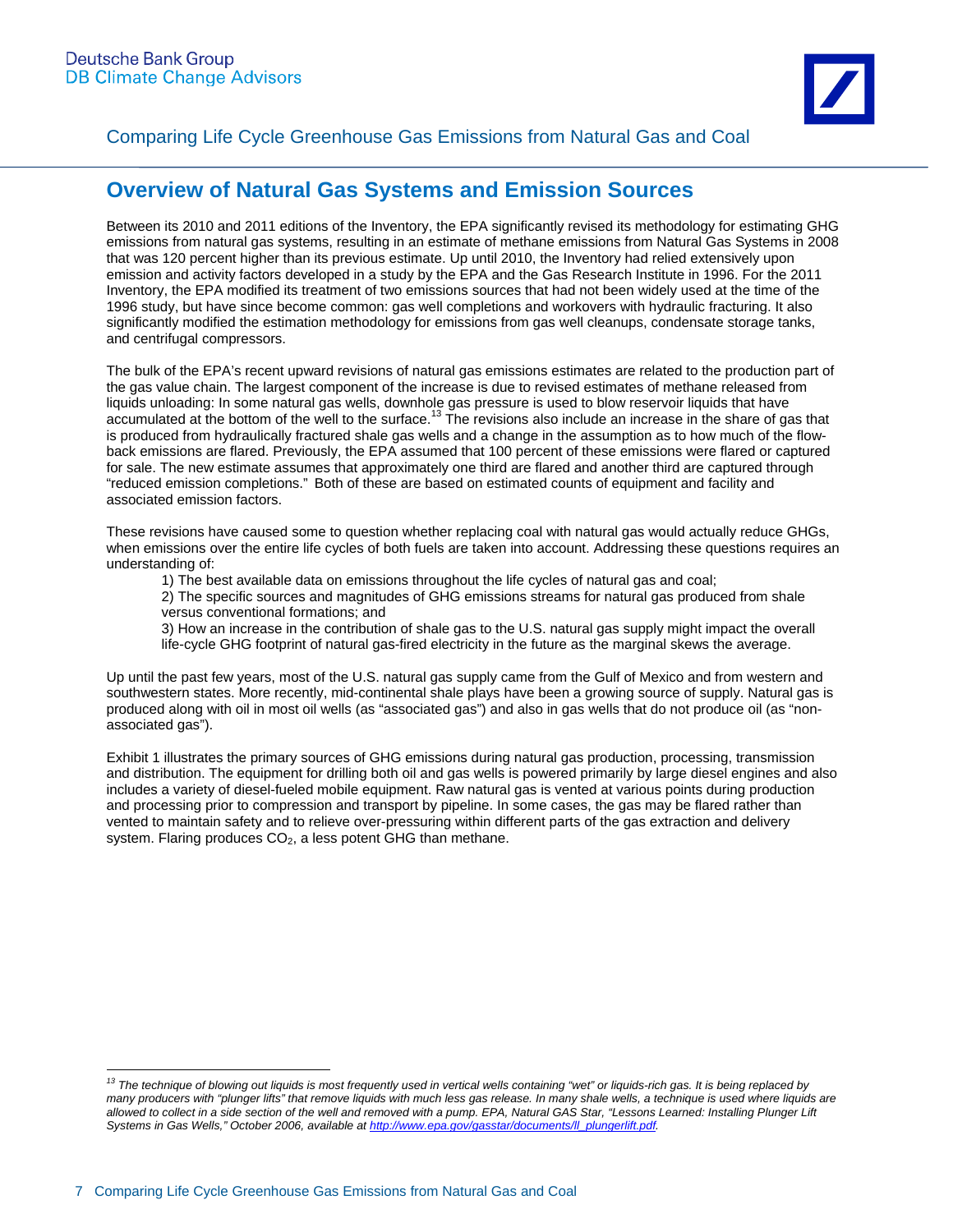

**Exhibit 1. Natural Gas Industry Processes and Methane Emission Sources** 

Sources: American Gas Association; EPA Natural Gas STAR Program, DBCCA analysis, 2011.

The recent focus of new natural gas development has been shale gas, which currently represents about 14 percent of U.S. domestic production but is expected to reach 45 percent or more by 2035.<sup>14</sup> Most gas-bearing shale formations lie 8,000 to 12,000 feet below the surface and are tapped by drilling down from the surface and then horizontally through the target formation, with lateral drills extending anywhere from 3,000 to 10,000 feet. After drilling is complete, operators hydraulically fracture the shale, pumping fluids at high pressure into the well to stimulate the production of the gas trapped in the target rock formation. Horizontal drilling and pumping water for hydraulic fracturing release additional engine emissions compared to conventional production techniques. In addition, when the produced water "flows back" out of the well, raw gas from the producing formation can be released into the atmosphere at the wellhead.<sup>15</sup>

In both associated and non-associated gas production, water and hydrocarbon liquids are separated from the gas stream after it is produced at the wellhead. The gas separation process may involve some fuel combustion and can also involve some venting and/or flaring. Shale plays in particular are geologically heterogeneous, and the energy requirements to extract gas can vary widely. Moreover, the methane content of raw gas varies widely among different gas formations. Although some gas is pure enough to be used as-is, most gas is first transported by pipeline from the wellhead to a gas processing plant. Gas processing plants remove additional hydrocarbon liquids such as ethane and butane as well as gaseous impurities from the raw gas, including  $CO<sub>2</sub>$ , in order for the gas to be pipeline-quality and ready to be compressed and transported. This "formation"  $CO<sub>2</sub>$  is vented at the gas processing plant and represents another source of GHG emissions along with the combustion emissions from the plant's processing equipment.

From the gas processing plant, natural gas is transported, generally over long distances by interstate pipeline to the "city gate" hub and then to the power plant. The vast majority of the compressors that pressurize the pipeline to move

 $\overline{a}$ *14 EIA Annual Energy Outlook 2011. DOE/EIA-0383ER(2011). Energy Information Administration, U.S. Department of Energy.*  nttp://www.eia.gov/forecasts/aeo/pdf/0383(2011).pdf<br>http://www.eia.gov/forecasts/aeo/pdf/0383(2011).pdf<br><sup>15</sup> The GHG comparison between conventional and shale wells is important given the rapidly evolving industrial landsc

toward shale wells. For its part, the International Energy Agency (IEA) in a June 2011 Special Report: "Are We Entering a Global Age of *Gas?" concluded that the LCA emissions of natural gas from shale wells is between 3.5 and 12 percent more than from conventional gas. IEA, June 2011, page 64.*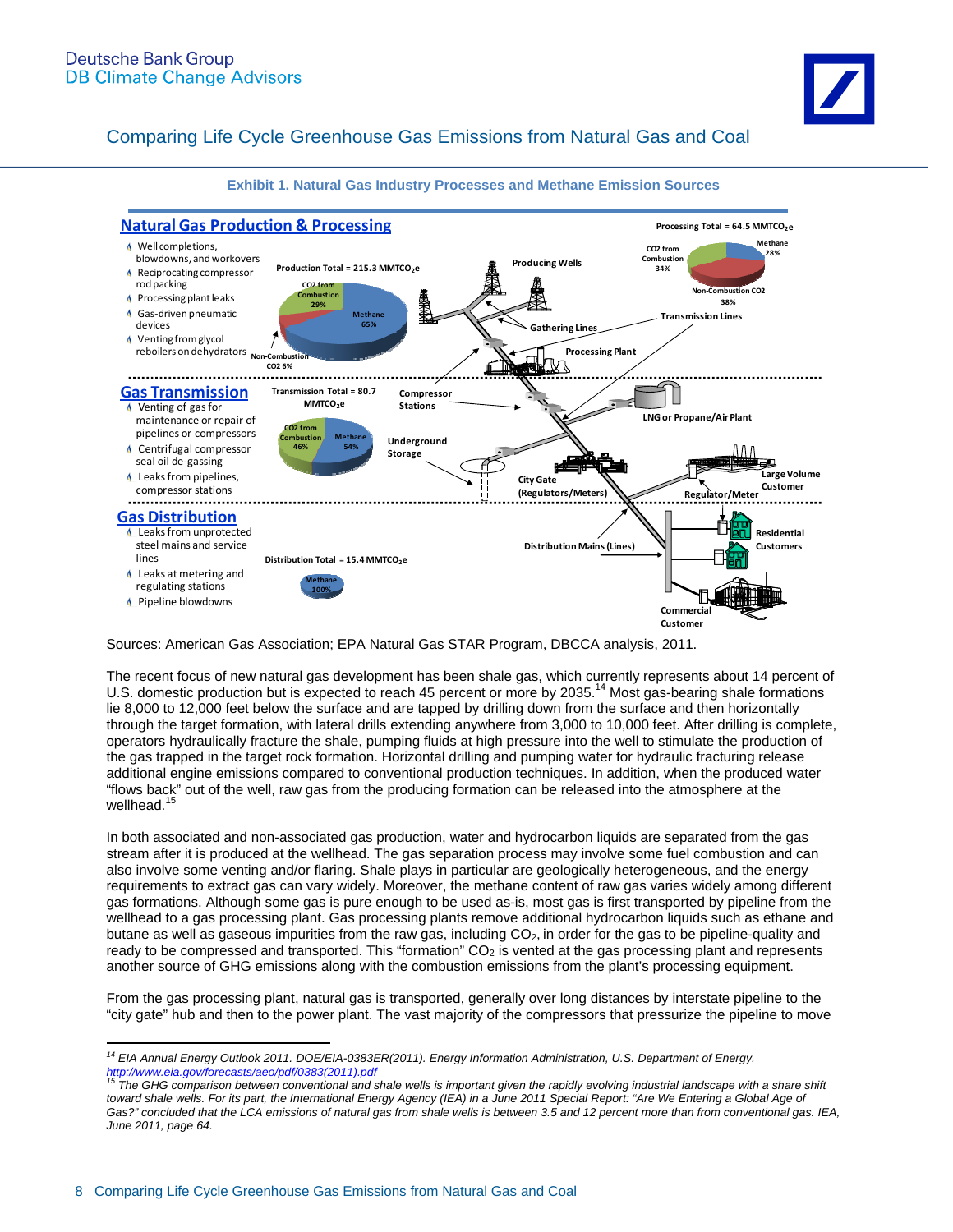

the gas are fueled by natural gas, although a small share is powered by electricity.<sup>16</sup> Compressors emit  $CO<sub>2</sub>$  emissions during fuel combustion and are also a source of fugitive and vented methane emissions through leaks in compressor seals, valves, and connections and through venting that occurs during operations and maintenance. Compressor stations constitute the primary source of vented methane emissions in natural gas transmission. Actual leakage from the pipelines themselves is very small.

Some power plants receive gas directly from transmission pipelines, while others have gas delivered through smaller distribution pipelines operated by local gas distribution companies (LDCs). Distribution lines do not typically require gas compression; however, some relatively small methane emissions do occur due to leakage from older distribution lines and valves, connections, and metering equipment.

## **Review of Recent Bottom-Up Life-Cycle Analyses: The Marginal Impact on Emissions**

The assessment of how much more methane is released from shale gas production than from conventional production is a key factor in the discussion of possible changes in the life-cycle emissions of natural gas. As the shale gas component of U.S. production increases, a higher marginal greenhouse gas footprint from shale gas would raise the average greenhouse gas footprint of the U.S. natural gas supply overall. On the other hand, changing production technology and regulation could reduce emissions from both shale and other natural gas wells. The life-cycle GHG comparison between shale and conventional natural gas therefore has important implications for stakeholders who are considering policies and investment on the basis of how carbon-intensive natural gas is today and how carbonintensive it is likely to be in the future.

A number of recent bottom-up life-cycle analyses attempt to quantify the GHG comparison between conventional and shale gas. Exhibit 2 shows the results of several of these analyses and how they compare to our top down analysis, which follows later.<sup>17</sup> Bottom-up figures are taken from studies by Skone, et al. (NETL), Jiang et al. (Jiang), and Howarth, et al. (Howarth). Because these and other life-cycle studies each make different assumptions as to the global warming potential of methane and the product whose greenhouse gas footprint is being measured—some use units of natural gas produced, others use units of natural gas delivered, and still other use units of electricity generated—we have normalized these figures using a GWP of 25. Any remaining variability in the GHG estimates are the result of differences in underlying emissions factors used. Despite differences in methodology and coverage, all of the recent studies except Howarth et al. estimate that life-cycle emissions from natural gas-fired generation are significantly less than those from coal-fired generation on a per MMBtu basis. As can be seen in Exhibit 2, our GHG estimate for average U.S. gas based on EPA's 2011 data (72.3 kg/MMBtu) is very similar to the National Energy Technology Laboratory's (NETL) bottom-up estimate for Barnett Shale gas (73.5 kg/MMBtu).

<sup>&</sup>lt;sup>16</sup> ORNL, Transportation Energy Data Book, Oak Ridge National Laboratory, U.S. Department of Energy, June 2010, *http://cta.ornl.gov/data/index.shtml*

<sup>17</sup> *The results of the top-down life-cycle analysis conducted in the present study are displayed for reference. Bottom-up figures are taken from studies by Skone, et al. 2011 (NETL), Jiang et al. 2011 (Jiang), and Howarth, et al. 2011 (Howarth). All studies are normalized using a 100 year GWP for methane of 25, and given in kg CO2e per MMBtu of fuel rather than kg CO2e per MWh of electricity generated. Most studies use MMBtu of fuel produced as their metric; the present study uses MMBtu of fuel consumed, an explanation of which is given on p. 22. .*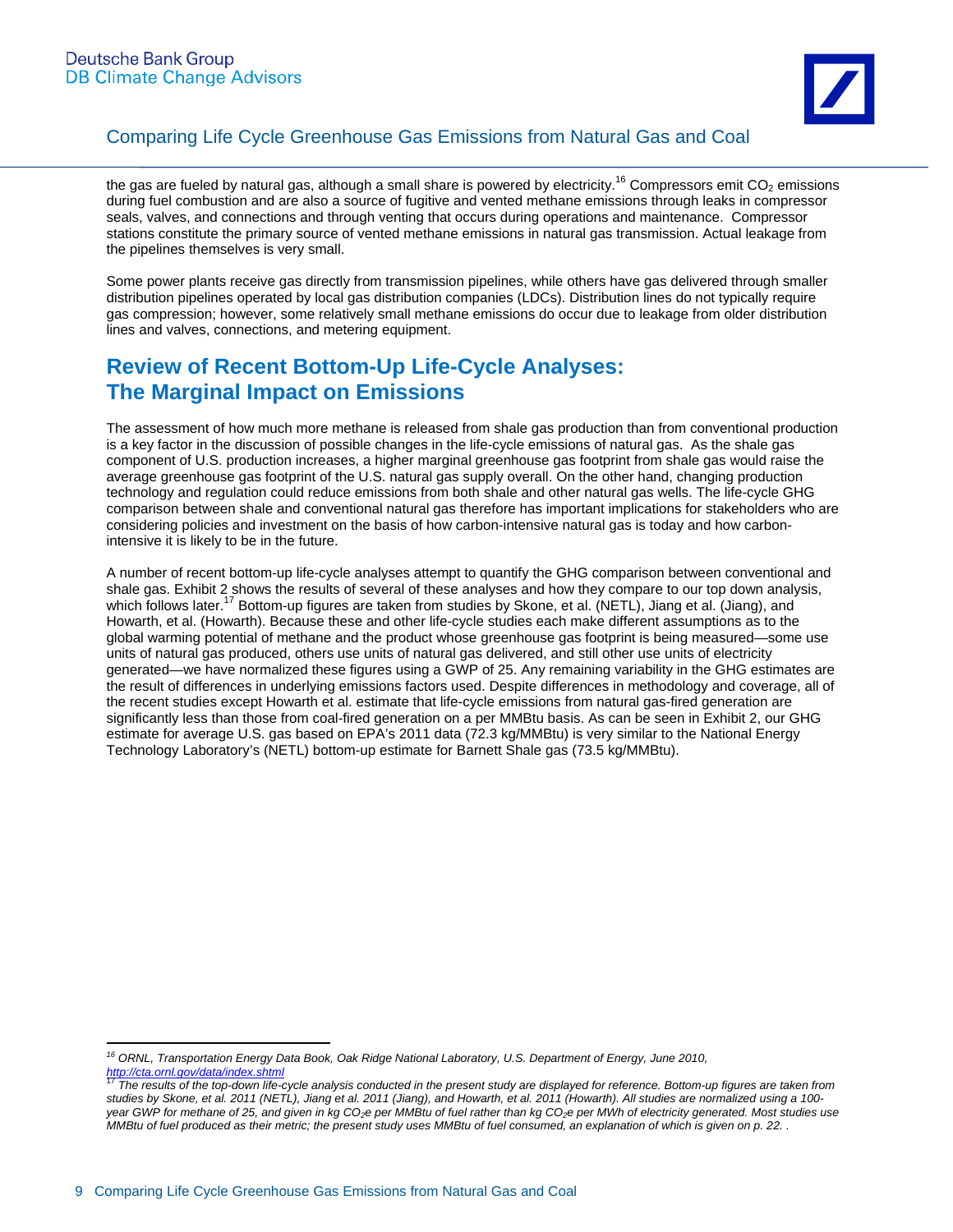#### **Deutsche Bank Group DB Climate Change Advisors**



Comparing Life Cycle Greenhouse Gas Emissions from Natural Gas and Coal



#### **Exhibit 2. Comparison of Recent Bottom-Up Life-Cycle Assessments.**

Source: DBCCA Analysis, 2011. Note: NETL Average Gas study includes bar shaded grey due to inability to segregate upstream CO2 and methane values, which were both accounted for in the study. \*2011 EPA methodology compared to 2010.

Many of these studies draw upon data from the U.S. Environmental Protection Agency's *Inventory of U.S. Greenhouse Gas Emissions and Sinks* (hereafter "Inventory" or "Greenhouse Gas Inventory). The Inventory, published annually, is the official U.S. report on GHG emissions to the UN IPCC and the source for much of the analysis of U.S. emissions.<sup>18</sup> The inventory is developed from a variety of public and private data sources on the many different kinds of GHG emission sources in different sectors. It uses a combination of "bottom-up" analysis, utilizing counts and characteristics of individual facilities, and "top-down" analysis, such as national data on fuel combustion from the Energy Information Administration (EIA) to calculate CO<sub>2</sub> emissions from combustion, to build an estimate for total U.S. GHG annual emissions across a range of sectors.

Greenhouse gas emissions from natural gas and coal production, processing, transport, and distribution are estimated in the Inventory's "Natural Gas Systems" and "Coal Mining." In the EPA's 2011 edition of the Inventory, Natural Gas Systems were estimated to be the largest source of non-combustion, energy-related GHG emissions in the U.S., at 296 million metric tons of CO<sub>2</sub> equivalent (MMT CO<sub>2</sub>e) in 2009. Coal mining came in third, with an estimated 85 MMT CO<sub>2</sub>e of emissions. Fossil fuel combustion accounted for the vast majority of GHG emissions from the U.S. energy sector, with an estimated 1,747.6 MMT CO<sub>2</sub>e coming from coal-fired electricity generation alone, while natural gasfired electricity generation accounted for an additional 373.1 MMT CO<sub>2</sub>e (Exhibit 3).<sup>1</sup>

 $\overline{a}$ <sup>18</sup> EPA, *Inventory of U.S. Greenhouse Gas Emissions and Sinks: 1990-2009* (April 2011), available at

http://epa.gov/climatechange/emissions/usinventoryreport.html.<br><sup>19</sup> All figures given in CO<sub>2</sub>-equivalent here and elsewhere assume a global warming potential of 25 for methane unless otherwise noted. The EPA's Inventory uses a GWP of 21 for reporting purposes, so these numbers were converted to make them consistent with the GWP used for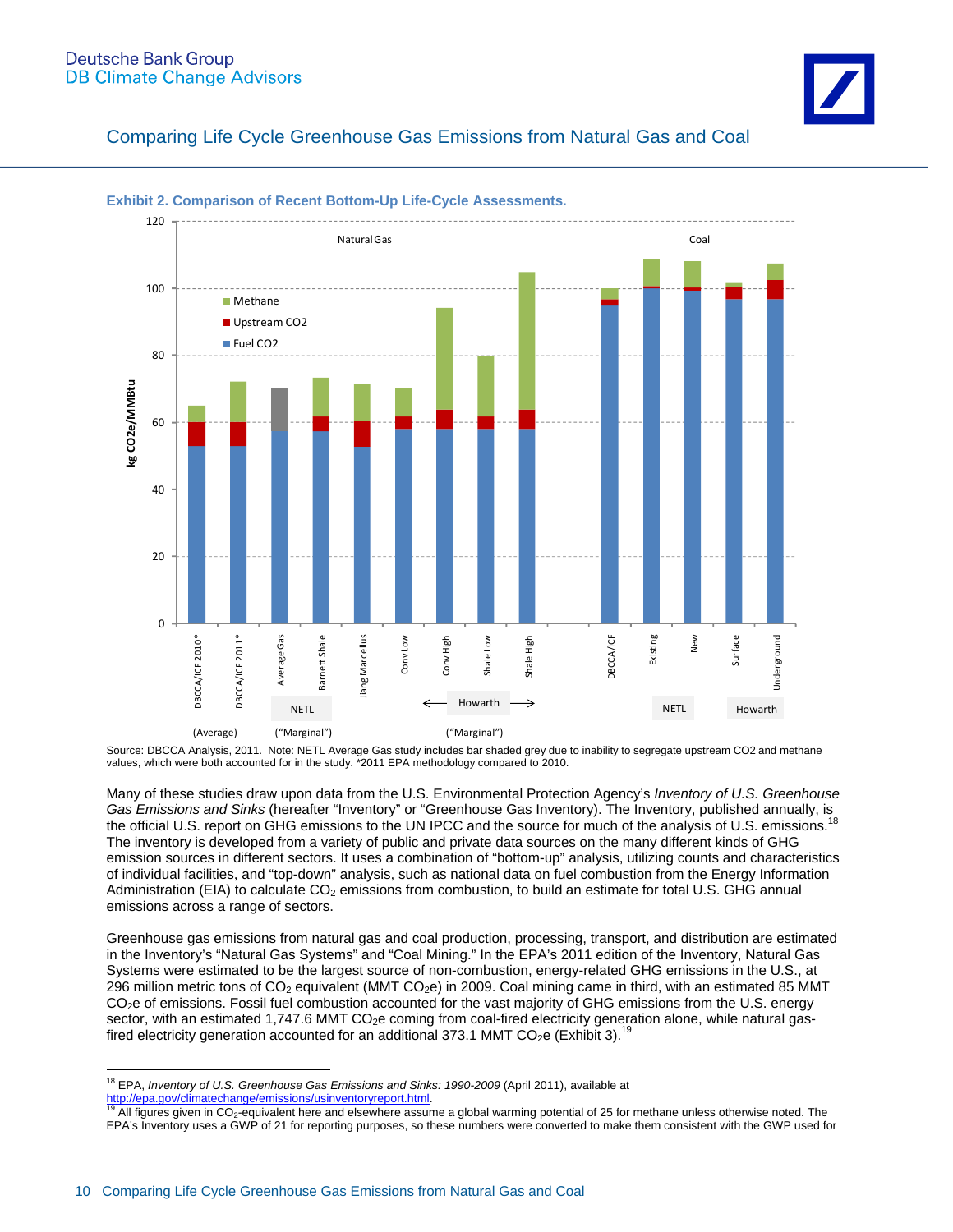

**Exhibit 3. U.S. Greenhouse Gas Emissions by Source Category, 2009.** 

We draw two main conclusions from our survey of recent bottom-up life-cycle assessments. First, **the natural gas industry's practices are evolving rapidly, and better data are essential to ensuring that life-cycle greenhouse gas assessments remain up-to-date and reflect current industry behavior**. All of the bottom-up life-cycle assessments we surveyed identified significant uncertainty around certain segments of the natural gas life cycle stemming from data inadequacy. Among the sources of uncertainty identified were: formation-specific production rates, flaring rates during extraction and processing, construction emissions, transport distance, penetration and effectiveness of green completions and workovers, and formation-specific gas compositions.

Second, because shale gas appears to have a GHG footprint some 8 to 11 percent higher than conventional gas on a life-cycle basis per mmBtu based on these bottom up studies that we reviewed, **increased production of shale gas would tend to increase the average life-cycle GHG footprint from U.S. natural gas production if methane emissions from the upstream portion of the natural gas life are unmitigated**. This fact underlines **the importance of implementing the many existing control technologies and practices that can significantly reduce the overall greenhouse gas footprint of the natural gas industry**. Many companies are already reducing vented and flared methane emissions voluntarily through the EPA's voluntary Natural Gas STAR program. For example, the Inventory estimates that the completion emissions of methane from two thirds of shale gas production are already being mitigated through flaring or reduced emission completion.<sup>20</sup> If this is correct, then bottom-up lifecycle GHG estimates that do not account for reduced emissions completions are likely too high.

the main analysis in this paper. EPA, *Inventory of U.S. Greenhouse Gas Emissions and Sinks: 1990-2009* (April 2011), available at http://epa.gov/climatechange/emissions/usinventoryreport.html.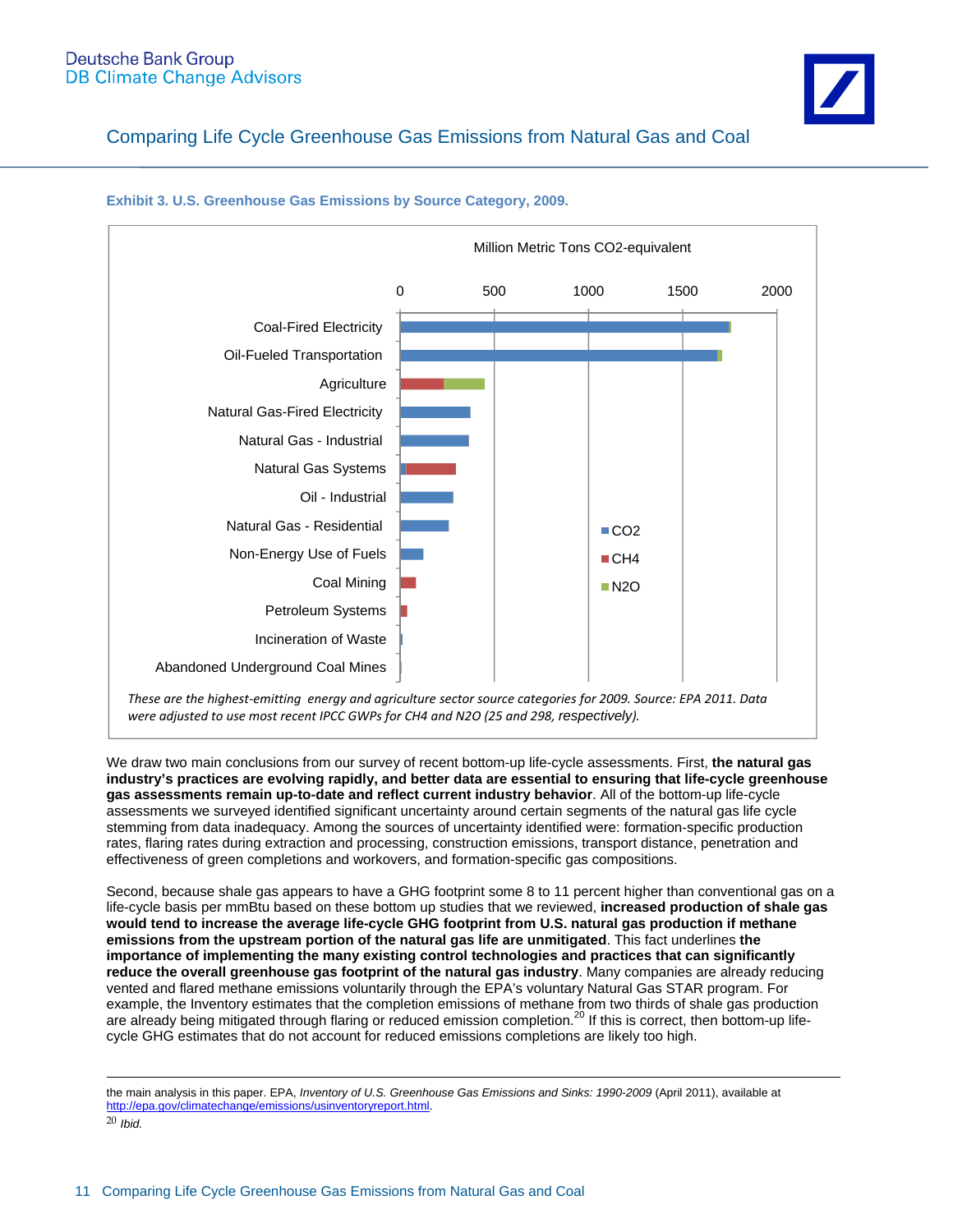

Stronger regulations limiting methane and other air pollutant emissions from oil and natural gas operations are also likely to lead to lower overall GHG emissions. Some states already require the adoption of certain methane controls: Wyoming and Colorado, for example, already require "no-flare" or "green" completions and workovers, which are reported to capture 70 to 90 percent of methane vented during completions and workovers following hydraulic fracturing. Because this methane can then be sold, users of green completions have reported payback times of less than one year.<sup>21</sup> Moreover, the EPA released proposed regulations for the gas production sector on July 28, 2011 that are expected to require mitigation of completion emissions from all wells.<sup>22</sup> This regulation is currently in the comment period and is set to be implemented by court order in 1Q12. If these regulations are adopted, there will be little or no difference between the emissions of hydraulically fractured and conventional gas wells.

# **Top-Down Life-Cycle Analysis of U.S. Natural Gas and Coal: Impact on the Average**

The remainder of this paper develops a top-down life-cycle greenhouse gas analysis of natural gas and coal for the purpose of determining the impact of recent EPA revisions to methane emissions estimation methodologies on the current comparison between U.S. natural gas and coal-fired electricity.

#### **Natural Gas**

This analysis for natural gas includes each of the industry steps described in Exhibit 1 above. (See Appendix A for a detailed methodology.) The source of information for methane emissions and non-combustion  $CO<sub>2</sub>$  is the EPA's *Inventory of U.S. Greenhouse Gas Emissions and Sinks: 1990–2009* (April 2011 release), which includes updated estimates for methane emissions from natural gas production that are approximately twice the level indicated in the previous 2010 edition.<sup>23</sup> This LCA uses the data from both 2010 and 2011 EPA inventory reports to illustrate the effect that the EPA's latest increase in estimated methane emissions has on the overall LCA for gas (as discussed below), which we estimate to be about an 11 percent increase in the life-cycle emissions.

The U.S. Energy Information Administration (EIA) is the primary source for the data on natural gas consumption and associated CO<sub>2</sub> emissions in the various segments of the gas industry (fuel for gas compressors and gas processing plants).<sup>24</sup> In addition to the natural gas, petroleum is used for drill rigs, trucks and other mobile equipment, such as pumps for hydraulic fracturing. This analysis uses information from the Economic Census to estimate non-natural gas energy consumption and associated  $CO<sub>2</sub>$  emissions in the production sector.<sup>25</sup>

Sources of methane emissions are many and vary widely. Apart from EIA there are very few sources of aggregated data in the public domain. As noted earlier, the EPA recently increased its estimates significantly for several processes in natural gas production, and better data availability on methane leakage and venting will be critical going forward given the rapidly evolving gas production landscape. On this score, disclosures and reporting of upstream emissions have historically been voluntary. And while there is evidence that large volumes of GHGs are being captured by industry, the actual penetration rates of these voluntary programs is unknown<sup>26</sup>.

For example, the EPA Natural Gas STAR program, a voluntary methane mitigation program, reports that its members reduced methane emissions from natural gas systems by 904 billion cubic feet between 2003 and 2009—equivalent to 365 MMTCO<sub>2</sub>e.<sup>27</sup> This program has identified and documented many methane mitigation measures that could be applied more widely across both industries and are included in the EPA's Inventory of US Greenhouse Gas Emissions

 $\overline{a}$ <sup>21</sup> EPA, Natural Gas STAR Program, "Reduced Emissions Completions: Lessons Learned," available at

http://www.epa.gov/gasstar/documents/reduced emissions completions.pdf, viewed 2 August 2011.<br><sup>22</sup> EPA, "Oil and Natural Gas Air Pollution Standards," http://epa.gov/airquality/oilandgas/, viewed 18 August 2011.<br><sup>23</sup> The n low. Some comments submitted to the EPA from gas producers about the Draft Inventory question the validity of these revisions, believing *them too high. While on the other hand, there are environmental advocacy groups that question whether EPA's "activity factors" used in its methodology accurately represent the preponderance of shale wells being drilled in the Gulf Coast and North East regions, thereby raising*  the question of whether the emission factors are indeed high enough.<br><sup>24</sup> EIA, Natural gas navigator. Natural gas gross withdrawals and production. http://www.eia.gov/dnav/ng/ng\_prod\_sum\_dcu\_NUS\_m.htm

<sup>25</sup> L.M. Natural Section of Commerce, Census of Mining 2007, Census Bureau, U.S. Department of Census<br><sup>26</sup> Reported 2009 Natural Gas STAR voluntary emission reductions were the equivalent of ~\$344 million in revenue (assumi and the avoidance of 34.8 mn tonnes CO<sub>2</sub>e; http://www.epa.gov/gasstar/accomplishments/index.html#content 27 EPA Natural Gas STAR Program Accomplishments, page 2; http://www.epa.gov/gasstar/accomplishments/index.html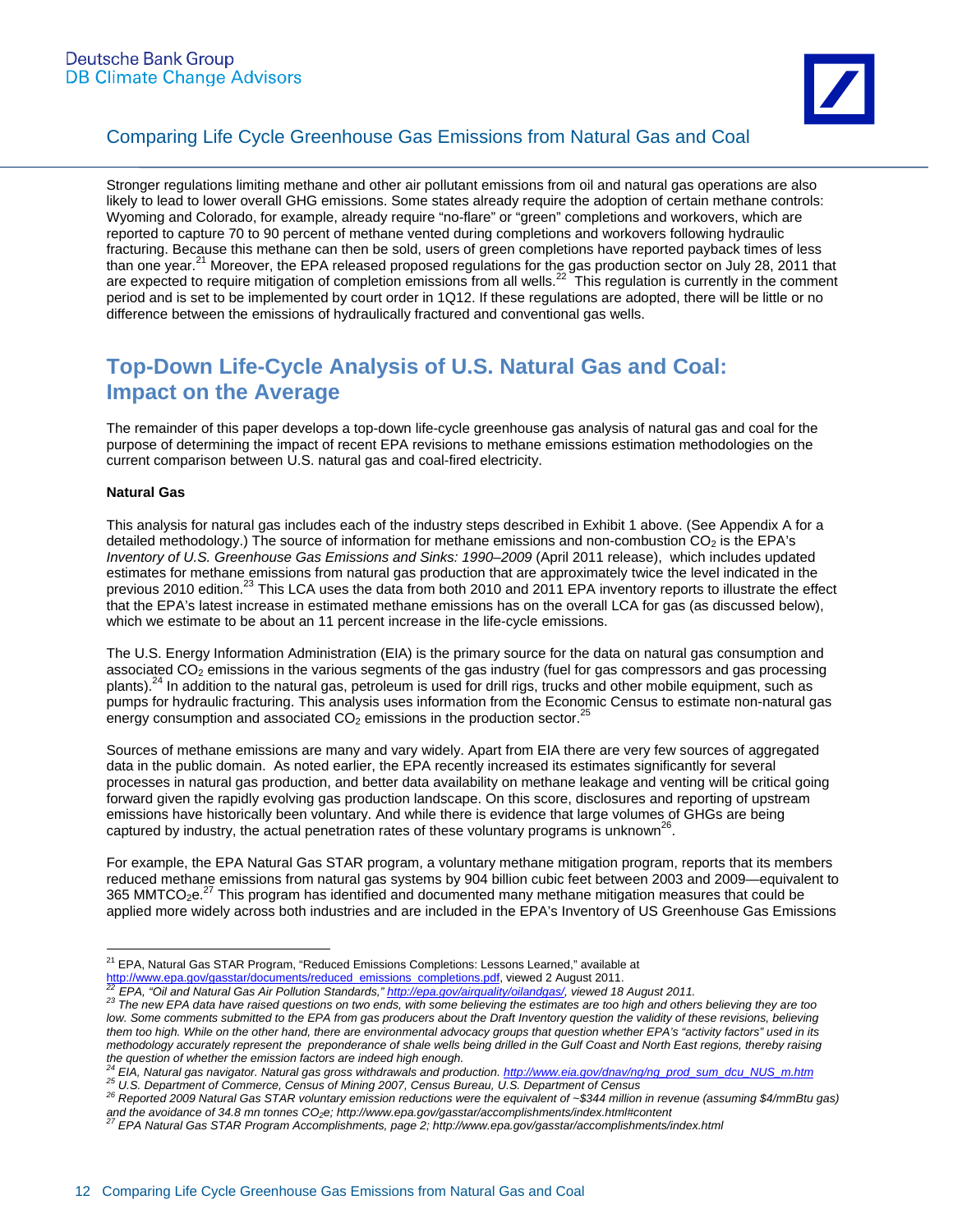

and Sinks report.<sup>28</sup> Additionally, many mitigation activities are not reported to these programs. It is also possible that the EPA is missing or has underestimated some sources of upstream emissions for both natural gas and coal. Nevertheless, we expect that better information will be available in the spring of 2012 when reporting of data on upstream methane emissions through EPA's GHG Reporting Program commences.

In our LCA, the emission factors for the combustion of natural gas, coal and petroleum includes the  $CO<sub>2</sub>$  from complete combustion of the fuel plus the small amounts of nitrous oxide  $(N_2O)$  and unburned methane that result from the combustion. The emission factors for fuel combustion are taken from subpart C of the EPA Greenhouse Gas Reporting Program.<sup>29</sup> The N<sub>2</sub>O and methane emissions from combustion are less than 1% of the CO<sub>2</sub> emissions. The total emission factors for combustion are:

- Natural gas  $-53.07$  kg  $CO<sub>2</sub>$  e/MMBtu
- Diesel fuel 74.21 kg  $CO<sub>2</sub>$  e/MMBtu
- Coal 95.11 kg  $CO<sub>2</sub>$  e/MMBtu

 $\overline{a}$ 

Exhibit 4 summarizes the data on total upstream GHG emissions calculated for the natural gas sector for the year 2008 using the April 2011 EPA inventory for methane adjusted for a methane GWP of 25 and the EIA data on fuel consumption. According to this inventory, U.S. production, processing, and transport of natural gas emitted 387.0 million tons of  $CO<sub>2</sub>$  equivalent (MMTCO<sub>2</sub>e) in 2008.

|                     | <b>Methane</b> | Non-Combustion<br>CO <sub>2</sub> | $CO2$ and N <sub>2</sub> O from Combustion | <b>Total</b> |
|---------------------|----------------|-----------------------------------|--------------------------------------------|--------------|
| Production          | 146.3          | 11.3                              | 47.2                                       | 204.8        |
| Processing          | 18.7           | 21.4                              | 19.4                                       | 59.5         |
| <b>Transmission</b> | 51.5           | 0.1                               | 35.4                                       | 87.1         |
| <b>Distribution</b> | 35.6           |                                   |                                            | 35.6         |
| <b>Total</b>        | 252.1          | 32.8                              | 102.1                                      | 387.0        |

#### **Exhibit 4. Baseline U.S. Upstream Gas Emission Data for 2008 (MMTCO<sub>2</sub>e)**

In this analysis, we adjust several factors to more accurately and robustly capture the life-cycle emissions associated with the use of natural gas on a national basis.

First, the emissions estimates account for natural gas production in the United States; however, because 13 percent of natural gas consumed in the U.S. was imported in 2008, we increase the production and processing emissions estimates to account for emissions from gas imports. Of that 13 percent in 2008, 11.7 percent was imported by pipeline from North America, mostly from Canada. The analysis assumes that other North American production operations are similar to those in the United States, so the emissions are increased linearly to account for these imports. In addition, 1.3 percent of the gas supply arrived via liquefied natural gas (LNG) imports. The LNG life cycle includes additional emissions associated with liquefaction, transportation, and regasification from source to use. The LNG portion is escalated by 76 percent to account for these emissions, based on a bottom-up LNG LCA prepared by NETL.<sup>30</sup> These are the most significant modifications made in our analysis, increasing the overall LCA for natural gas by 39 MMTCO<sub>2</sub>e, or about 10 percent, primarily due to the adjustment for pipeline imports.

A second adjustment relates to methane emissions from distribution lines at local gas distribution companies. Since only 52 percent of the gas used for power generation is delivered by local distribution lines, the methane emissions associated with distribution have been discounted by that amount.<sup>31</sup> This reduces the total emissions by 18 MMtCO<sub>2</sub>e, or 4 percent.

<sup>28</sup> *EPA,* Inventory of U.S. Greenhouse Gas Emissions and Sinks: 1990-2009*, April 2011, available at http://www.epa.gov/climatechange/emissions/downloads11/US-GHG-Inventory-2011-Complete\_Report.pdf, p. 152. 29 EPA, Greenhouse Gas Reporting Program, Subpart C, U.S. Environmental Protection Agency,* 

*http://www.epa.gov/climatechange/emissions/ghgrulemaking.html 30 Skone, T.J., 2010. Life Cycle Greenhouse Gas Analysis of Power Generation Options, National Energy Technology Laboratory, U.S.*

*Department of Energy 31 EIA, EIA-176, "Annual Report of Natural and Supplemental Gas Supply and Disposition", Energy Information Administration, U.S. Department of Energy. http://www.eia.gov/cfapps/ngqs/ngqs.cfm?f\_report=RP1&CFID=5251631&CFTOKEN=51c7f7f0104e329d-3FD56B17- 237D-DA68-24412047FB2CE3CB*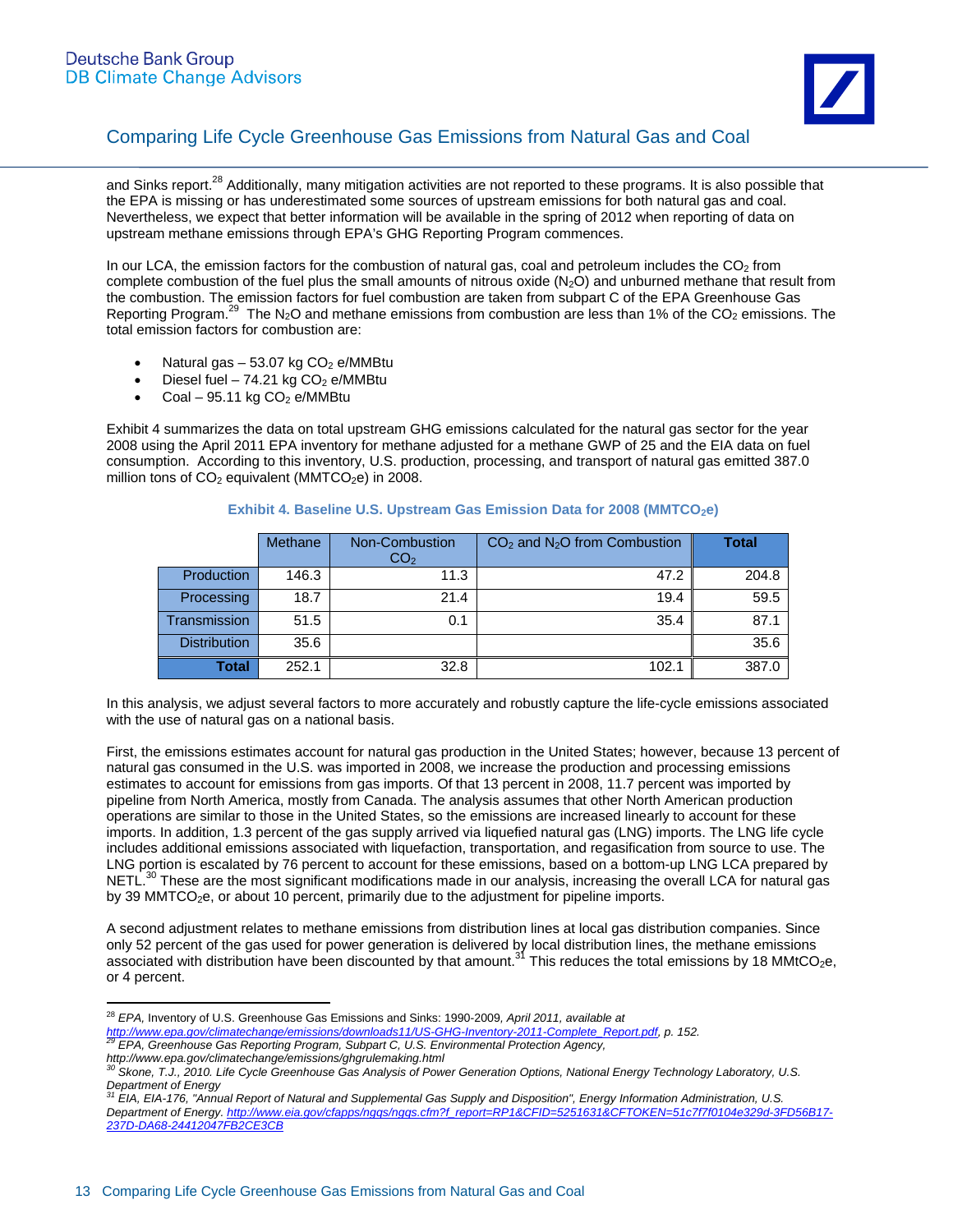

A final adjustment is for methane emissions from production of associated gas—gas produced from oil wells. We did this in order to accurately adjust the impact of associated gas in our net import correction. Most oil wells produce some natural gas, and some of this gas is collected and becomes part of the gas supply. The EPA inventory of U.S. GHG emissions estimates that methane emissions from petroleum systems are approximately 30 MMTCO<sub>2</sub>e per year.<sup>32</sup> Since some domestic natural gas is co-produced with petroleum, these emissions could be considered for inclusion in the LCA of emissions from the natural gas sector.

The associated natural gas produced and the methane emitted during petroleum production, processing, and transport are a byproduct of petroleum production. Methane emissions would occur even if no natural gas were captured and delivered for end-use consumption. In fact, the emissions might actually be higher in that case since there would be no economic incentive to capture the gas. By this assessment it would not be appropriate to count the methane emissions from petroleum production, since they are independent of the production of gas.

On the other hand, associated gas produced from oil wells represents a significant segment of U.S. gross withdrawals of natural gas, and if there are methane emissions associated with that production, it seems appropriate to include them in the LCA, even if the production is incidental to oil production. In that case, we have to evaluate how much of the methane emissions to allocate to gas production versus petroleum production. This calculation is shown in Appendix A and results in an additional 5 MMTCO<sub>2</sub>e of emissions being added, or a 1.4 percent increase.

Exhibit 5 shows our adjusted total emissions for 2008, which come to 423.8 MMTCO<sub>2</sub>e compared to the 387.0 baseline. The production segment is the largest contributor to GHG emissions from the natural gas supply chain, accounting for 57 percent of total emissions. Of the different gases, methane accounts for 59 percent of total GHG emissions using a GWP of 25.

|                     | Methane |      | Non-Combustion $CO2$   $CO2$ and N <sub>2</sub> O from Combustion | <b>Total</b> |
|---------------------|---------|------|-------------------------------------------------------------------|--------------|
| <b>Production</b>   | 173.7   | 12.9 | 62.2                                                              | 248.7        |
| Processing          | 21.3    | 24.4 | 22.2                                                              | 67.9         |
| <b>Transmission</b> | 51.5    | 0.1  | 37.2                                                              | 88.8         |
| <b>Distribution</b> | 18.3    | 0.0  | 0.0                                                               | 18.3         |
| Total               | 264.9   | 37.4 | 121.5                                                             | 423.8        |

#### **Exhibit 5. Adjusted Total Upstream GHG Emissions from Natural Gas, 2008 (MMTCO<sub>2</sub>e)**

To compare emissions from coal and natural gas on an apples-to-apples basis, the emissions are normalized to the amount of GHG per million Btu (MMBtu) of *natural gas delivered to consumers* using EIA data for gas deliveries<sup>3</sup> Some LCAs normalize to GHG per unit of natural gas *produced*, which includes associated gas that is reinjected into the producing formation as well as natural gas liquids that are removed during gas processing and gas lost through fugitives and venting, in addition to gas actually delivered to consumers such as power plants. Using delivered rather than produced natural gas results in a slightly higher overall figure for life-cycle emissions but depicts more accurately the energy that is actually available to power plants. The total normalized upstream emissions are 19.2 kg CO<sub>2</sub>e/MMBtu of natural gas delivered. (See Exhibit 6.) As discussed earlier, the emissions for combustion of the natural gas at the power plant are 53.1 kg  $CO<sub>2</sub>e/MMBtu$ , so the total life-cycle GHG emissions at the point of use are 72.3 kg/MMBtu. Of this, the upstream emissions are 30 percent, 60 percent of which are from methane.

 $^{32}$  Inventory of US Greenhouse Gas Emissions and Sinks: 1990-2009, EPA 340-R-11-005, April 2011 page, 27

<sup>33</sup> EIA, Natural gas navigator. Natural gas gross withdrawals and production. http://www.eia.gov/dnav/ng/ng\_prod\_sum\_dcu\_NUS\_m.htm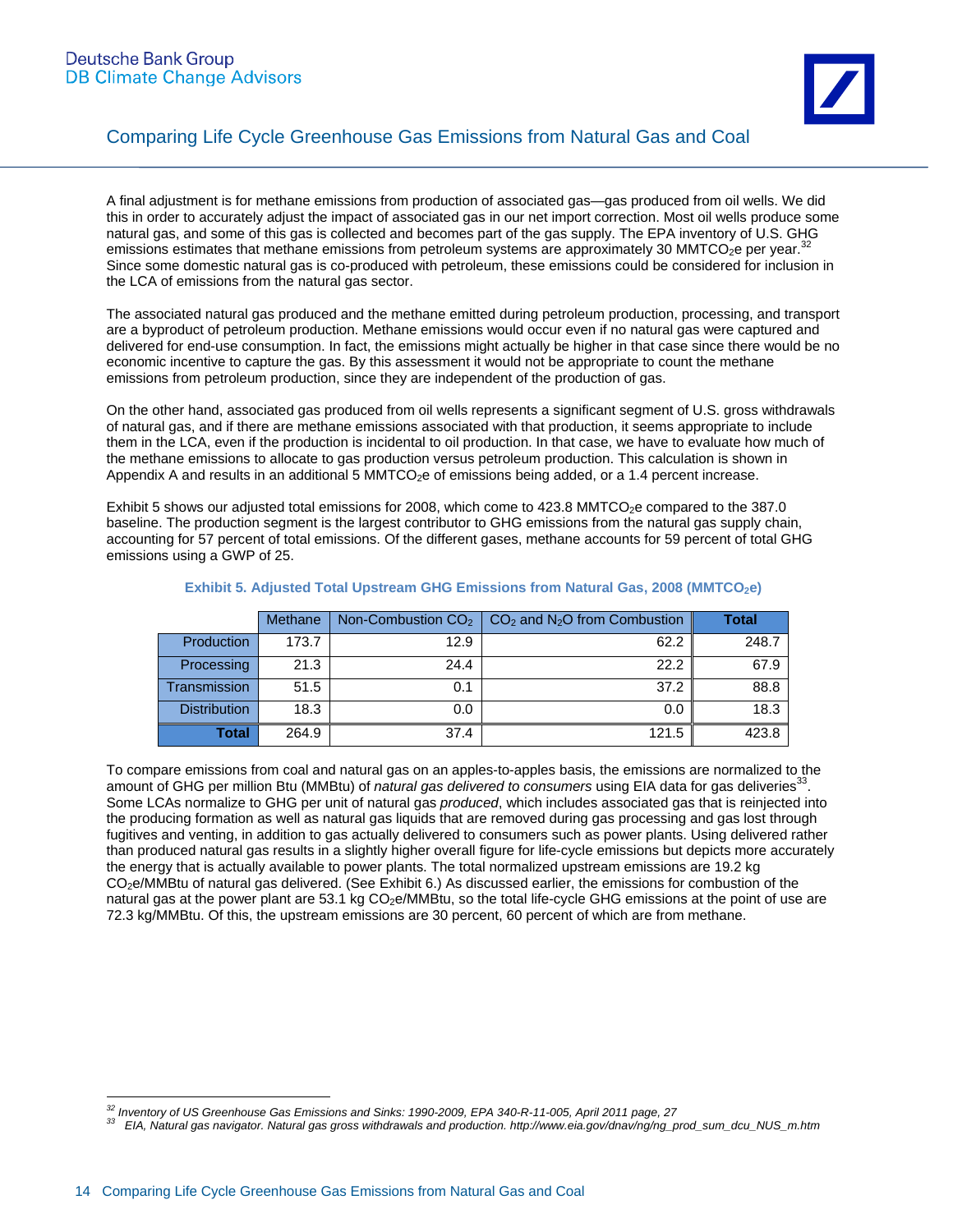**Exhibit 6. Normalized Life-Cycle GHG Emissions for Natural Gas for 2008, using EPA 2011 Methane Emissions Methodolgy (kg CO<sub>2</sub>e/MMBtu)** 

|                        | Methane | Non-Combustion $CO2$ | $CO2$ and N <sub>2</sub> O from Combustion | <b>Total</b> |
|------------------------|---------|----------------------|--------------------------------------------|--------------|
| <b>Production</b>      | 7.9     | 0.6                  | 2.8                                        | 11.3         |
| Processing             | 1.0     | 1.1                  | 1.0                                        | 3.1          |
| Transmission           | 2.3     | 0.0                  | 1.7                                        | 4.0          |
| <b>Distribution</b>    | 0.8     | 0.0                  | 0.0                                        | 0.8          |
| <b>Total Upstream</b>  | 12.0    | 1.7                  | 5.5                                        | 19.2         |
| <b>Fuel Combustion</b> | 0       | 0                    | 53.1                                       | 53.1         |
| <b>Total</b>           | 12.0    | 1.7                  | 58.6                                       | 72.3         |

Doing the same calculation with the lower methane emissions estimated in the prior year's EPA inventory yields a value of 12.0 kg CO2e/MMBtu for the upstream emissions. (See Exhibit 7) Including the end-use gas consumption, total life-cycle emissions are 65.1 kg CO<sub>2</sub>/MMBtu, with the upstream portion accounting for 20 percent. In this case, methane makes up only about 40 percent of the upstream gas GHG footprint.

**Exhibit 7. Normalized Life-Cycle GHG Emissions for Natural Gas for 2008, using EPA 2010 Methane Emissions Methodology (kg CO<sub>2</sub>e/MMBtu)** 

|                        | <b>Methane</b> | Non-Combustion $CO2$ | $CO2$ and N <sub>2</sub> O from Combustion | <b>Total</b> |
|------------------------|----------------|----------------------|--------------------------------------------|--------------|
| Production             | 1.2            | $0.4^{\circ}$        | 2.8                                        | 4.4          |
| Processing             | 0.8            | 1.1                  | 1.0                                        | 2.9          |
| <b>Transmission</b>    | 2.1            | 0.0                  | 1.7                                        | 3.8          |
| <b>Distribution</b>    | 0.8            | 0.0                  | 0.0                                        | 0.8          |
| <b>Upstream Total</b>  | 4.9            | 1.6                  | 5.5                                        | 12.0         |
| <b>Fuel Combustion</b> |                | 0                    | 53.1                                       | 53.1         |
| <b>Total</b>           | 4.9            | 1.6                  | 58.6                                       | 65.1         |

Finally, Exhibit 8 applies the most recent EPA data to calculate the life-cycle emissions for 2009 using the 2011 methane emissions methodology. This is the most recent year for which data are available. The 2009 emissions are quite similar to the emissions calculated for 2008 using the same methodology (73.1 vs 72.1 expressed as kg CO2e/MMBtu).

**Exhibit 8. Normalized Life-Cycle GHG Emissions for Natural Gas for 2009, using EPA 2011 Methane Emissions Methodology (kg CO<sub>2</sub>e/MMBtu)** 

|                        | Methane | Non-Combustion CO <sub>2</sub> | $CO2$ and N <sub>2</sub> O from Combustion | Total |
|------------------------|---------|--------------------------------|--------------------------------------------|-------|
| Production             | 8.4     | 0.6                            | 3.0                                        | 12.0  |
| Processing             | 1.1     | 1.1                            | 1.0                                        | 3.2   |
| Transmission           | 2.4     | 0.0                            | 1.6                                        | 4.0   |
| <b>Distribution</b>    | 0.8     | 0.0                            | 0.0                                        | 0.8   |
| <b>Upstream Total</b>  | 12.8    | 1.7                            | 5.6                                        | 20.1  |
| <b>Fuel Combustion</b> | 0.0     | 0.0                            | 53.1                                       | 53.1  |
| <b>Total</b>           | 12.8    | 1.7                            | 58.7                                       | 73.1  |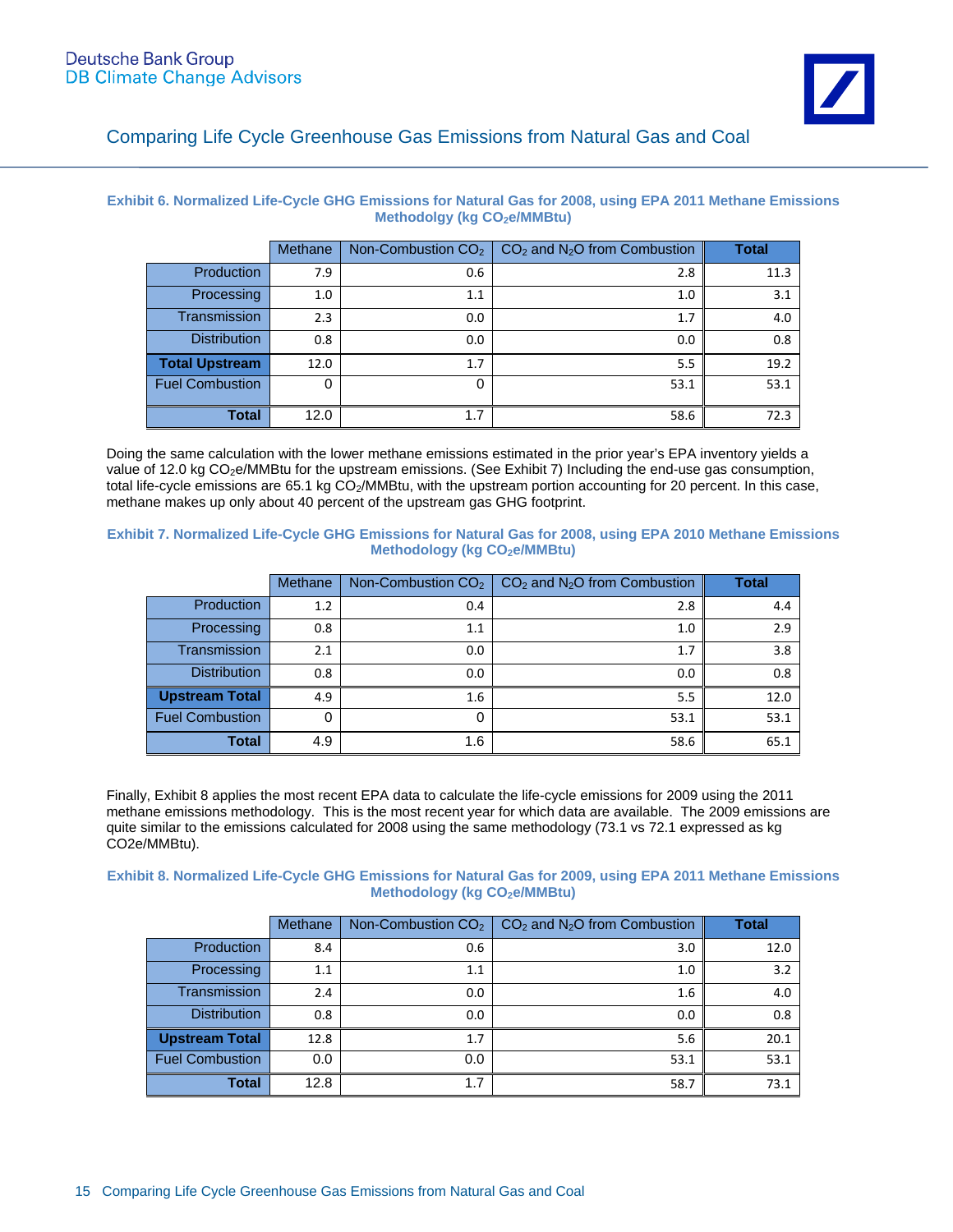

#### **Coal**

The production and distribution of coal is simpler to analyze than that of natural gas because there are fewer steps in production and processing (Exhibit 9). Coal is produced in the U.S. from underground mines (40 percent) and surface mines (60 percent). In underground mines, most of the mining equipment is driven by electricity. In surface mines, the equipment runs on diesel fuel or electricity. This analysis estimates the direct and indirect emissions of the mining processes from Economic Census data<sup>34</sup>. (For detailed calculations of the coal LCA, see Appendix A.)



*Source: University of Wyoming* 

Coal formations contain methane, which is released when the coal is mined. The methane content varies among different coal formations but is generally higher for underground mines than for surface mines. Underground mines use ventilation to remove the methane, which is a safety hazard, and in some cases the methane can be recovered for use or flared to reduce GHG emissions. The U.S. GHG Inventory estimates the methane emissions from coal mining. Coal mines that are no longer active (i.e., are "abandoned") release methane as well: 7.0 MMTCO<sub>2</sub>e in 2008 (at 25 GWP). This would add an additional 0.4 kg CO<sub>2</sub>e/MMBtu to the coal LCA but is not included here since we do not have similar data on methane emissions from abandoned gas wells.

Data on coal transportation by mode are available from the Economic Census<sup>35</sup>. More than 90 percent of coal is transported by train, with the remainder transported by barge, truck, or various combinations of these modes. This analysis derives the energy consumption per ton-mile from several sources to calculate CO<sub>2</sub> emissions. (See Appendix A.)

The United States is a net exporter of coal by 4 percent, so the production data are adjusted downward by that amount. Table 6 shows the adjusted upstream GHG emissions for coal, totaling 117.8 MMTCO<sub>2</sub>e.

*<sup>34</sup> U.S. Department of Commerce, Census of Mining 2007, Census Bureau, U.S. Department of Census* 

<sup>35</sup> *Ibid.*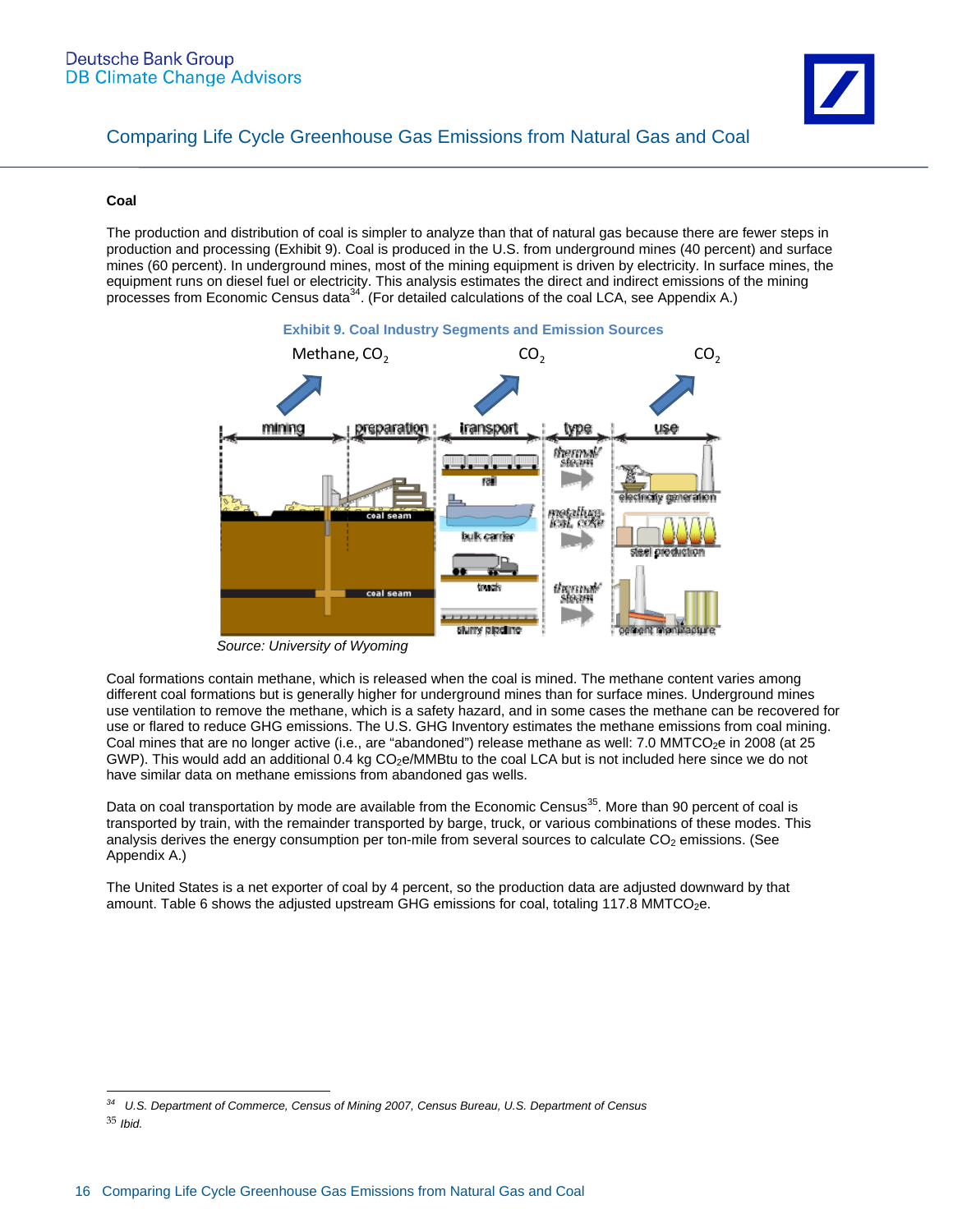|                | Methane | Non-Combustion $CO2$ | $CO2$ and N <sub>2</sub> O from Combustion | Total |
|----------------|---------|----------------------|--------------------------------------------|-------|
| Production     | 79.9    | 0.0                  | 14.0                                       | 93.9  |
| Transportation | 0.0     | 0.0                  | 23.9                                       | 23.9  |
| <b>Total</b>   | 79.9    | 0.0                  | 37.9                                       | 117.8 |

#### **Exhibit 10. Adjusted Total Upstream GHG Emissions from Coal for 2008 (MMTCO<sub>2</sub>e)**

As with the natural gas LCA, this analysis "normalizes" total emissions by the energy delivered to coal consumers (more than 90% power of whom are power generators), or 1,147 million short tons of coal in 2008. This yields a normalized upstream emission factor of 4.8 kg CO<sub>2</sub>e/MMBtu consumed. (See Exhibit 11.) This value is about 25 percent of the upstream emissions from natural gas. The emission factor for combustion of coal is 95.1 kg/MMBtu, bringing the total end-use life-cycle emissions to 99.9 kg CO<sub>2</sub>/MMBtu. In this case, although methane comprises 63 percent of the upstream emissions, the upstream component is only 5 percent of the total, with  $CO<sub>2</sub>$  emissions from the combustion of the coal itself being the dominant factor in the total life-cycle emissions.

|                       | Methane | $CO2$ and N <sub>2</sub> O from Combustion | Total       |
|-----------------------|---------|--------------------------------------------|-------------|
| Production            | 3.3     | 0.6                                        | 3.9         |
| Transportation        | 0.0     | 1.0                                        | 1. $\Omega$ |
| <b>Total Upstream</b> | 3.3     | 1.5                                        | 4.8         |
| Coal Combustion       | 0.0     | 95.1                                       | 95.1        |
| <b>End Use Total</b>  | 3.3     | 96.6                                       | 99.9        |

#### **Exhibit 11. Normalized Life-Cycle GHG Emissions from Coal for 2008 (kg CO<sub>2</sub>e/MMBtu)**

#### **Electricity Generation**

Finally, life-cycle GHG emissions per MMBtu of fuel delivered to power plants are normalized to GHG emissions per MWh of electricity generated to account for the difference in coal and natural gas power plant efficiencies. In 2008, essentially all coal-fired electricity in the United States was generated by steam-turbine power plants, which combust fuel to boil water and use the resulting steam to drive a turbine.<sup>36</sup> Many coal plants are run almost all the time at full capacity to provide baseload power. Technology has improved over the past several decades and new plants have improved combustion efficiencies, but many active plants in the U.S. fleet were built before 1970 and are less efficient.

By contrast, natural gas is used in a range of power plant technologies, each of which fills a different role in the electricity dispatch. In 2008, only 12 percent of natural gas-fired electricity was generated by steam-turbine plants, most of which were built before 1980 and are relatively inefficient. An additional 9 percent was generated by simplecycle gas turbines, relatively inefficient plants that are used to provide peaking power during limited periods. Since 2000, a large portion of new natural gas capacity additions have been combined-cycle units, which use waste heat from gas turbines to run steam turbines.

Combined-cycle plants have superior heat rates and may be used to provide baseload or intermediate power, depending on the particular grid and the price of gas. In 2008, 79 percent of gas-fired electricity was generated by combined-cycle plants. Two coal plants in the U.S. currently gasify coal to generate electricity in a combined-cycle configuration, but such plants, called Integrated Gasification Combined Cycle (IGCC) plants, have very low market penetration today.

 $\overline{a}$ <sup>36</sup> *All 2008 generation data from Energy Information Administration (EIA), Form EIA-923, 2008.*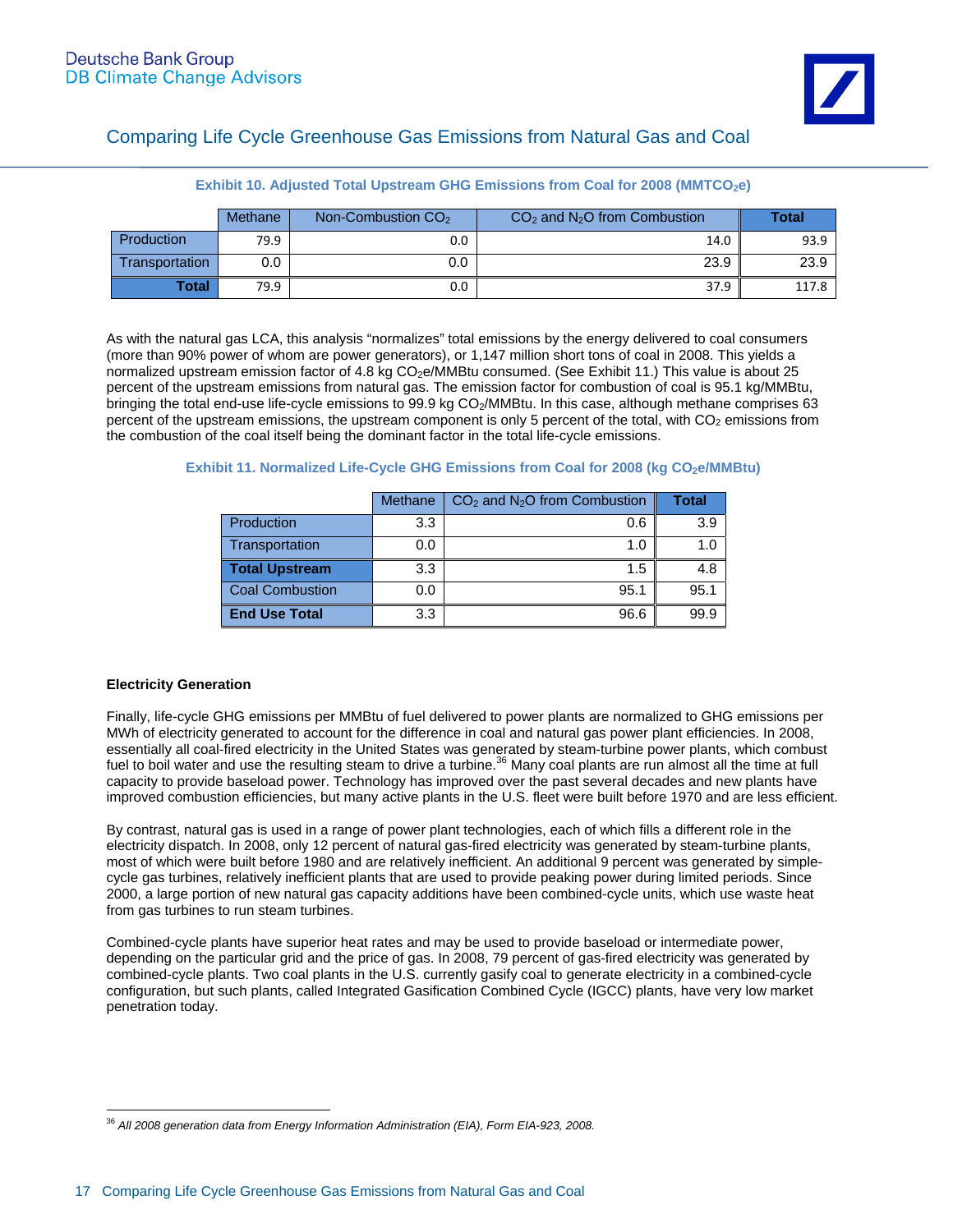

The heat rate (the amount of fuel in Btus needed to generate a kilowatt-hour of electricity) of the electric generator is one of the most significant variables in estimating the GHG emissions per MWh of electricity.<sup>37</sup> Unless otherwise specified, this analysis uses heat rates representing the average efficiency of existing power plants in the U.S. fleet:

 **Average efficiency of existing capital stock:** National average values are based on EIA data for total gas or coal consumption for generation and total generation by each fuel. The heat rates are 8,044 Btu/kWh (41 percent efficiency) for gas generation and 11,044Btu/kWh (31 percent efficiency) for coal generation.

A sensitivity analysis comparing life-cycle emissions results using average heat rates and heat rates representative of new natural gas and coal plants is shown in Appendix A (Exhibit A-12).

 **Efficiency of new plants:** In its *Annual Energy Outlook 201038*, EIA provides a value for a new plant in 2009, and for future plants that accounts for future cost reductions from learning and production efficiencies ("nth" plant). The values used here are the average of the two values for a gas combined-cycle plant (6,998 Btu/kWh, 49 percent efficiency) and a new supercritical coal plant (8,970 Btu/kWh, 38 percent efficiency).

#### **Summary of Results and Sensitivity Analysis for Top=Down Analysis**

Exhibit 12 compares the calculated LCA emissions (by GHG) for gas delivered to power plants for (a) natural gas using the EPA 2010 methodology, (b) natural gas using the EPA 2011 methodology, and (c) coal. In all cases, the emissions are dominated by  $CO<sub>2</sub>$  from final combustion of the fuel at the power plant. The upstream emissions are larger for gas, and the power plant combustion emissions are higher for coal. The LCA for coal is dominated by the  $CO<sub>2</sub>$  from the coal combustion itself. The upstream component is larger for natural gas, and methane is a larger component of the emissions. Using the increased methane emission estimate for gas from the 2011 methodology results in the LCA for natural gas being 11 percent higher than with the 2010 estimate. The gas life-cycle value using the 2011 methodology is 28 percent lower than the coal value.

 $37$  The power industry uses efficiency and heat rate to express power plant efficiency. Heat rate in Btu/kWh = 3413/efficiency. A lower heat rate signifies a higher efficiency.<br> $38$  EIA, Assumptions to the Appu

*<sup>38</sup> EIA, Assumptions to the Annual Energy Outlook 2010 – Table 8-2,* DOE/EIA-0554(2010), *Energy Information Administration, U.S. Department of Energy. http://www.eia.gov/oiaf/aeo/assumption/pdf/electricity\_tbls.pdf*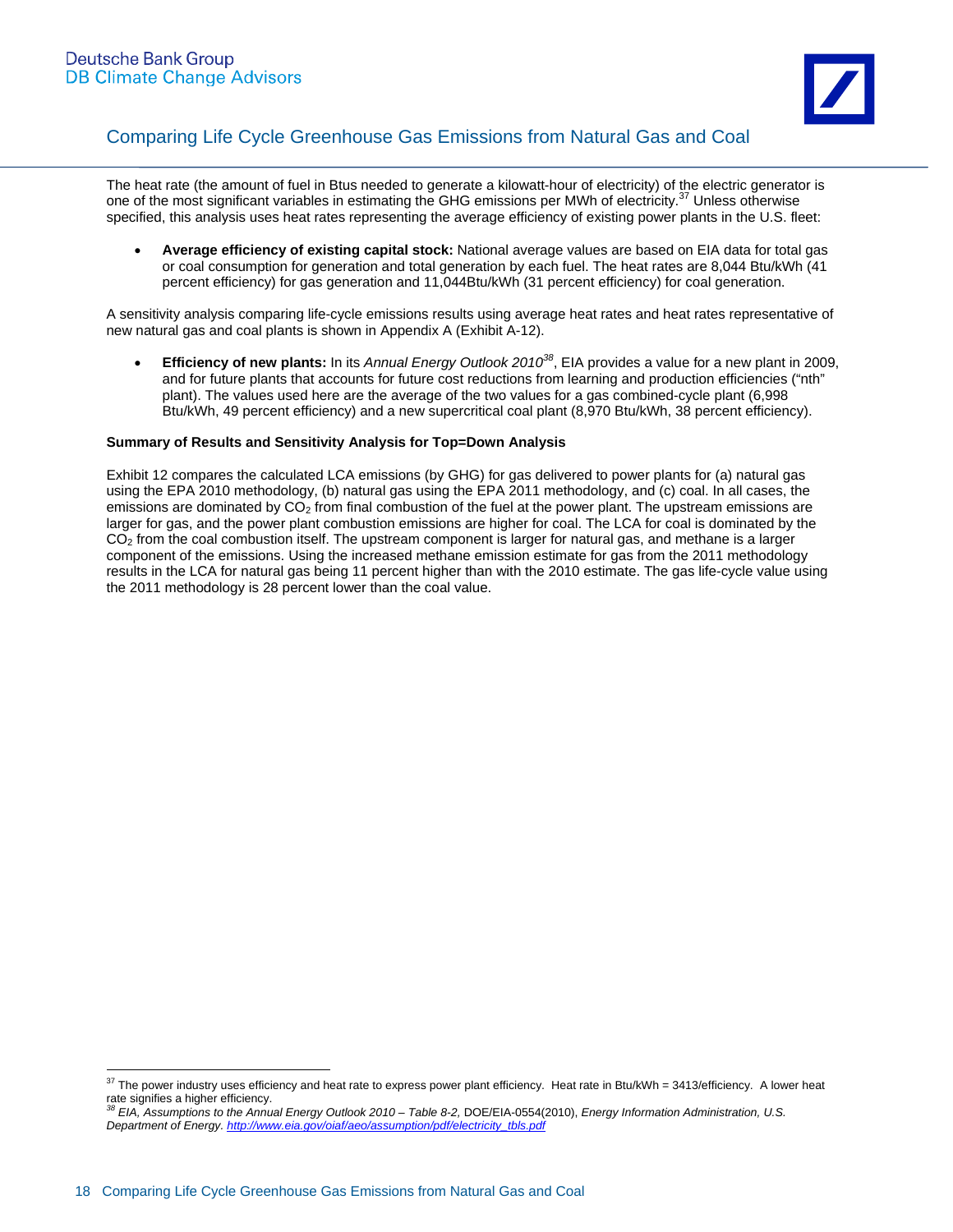#### **Deutsche Bank Group DB Climate Change Advisors**



Comparing Life Cycle Greenhouse Gas Emissions from Natural Gas and Coal



#### **Exhibit 12: Life-Cycle Emissions as Delivered to Power Plants, 2008 (kg CO<sub>2</sub>e/MMBtu)**

Source: DBCCA Analysis 2011

Exhibit 13 shows the LCA in terms of GHG emissions per megawatt-hour of electricity generated from gas and coal, using the national average power plant efficiencies. The gas value using the 2011 EPA methane emissions estimates is 582 kg CO<sub>2</sub>e/MWh—or 11 percent higher than the 523 kg CO<sub>2</sub>e/MWh calculated using data for 2010 methodology. The value for coal is 1,103 kg CO<sub>2</sub>e/MWh. Because coal plants are on average less efficient than gas plants, the difference between gas and coal is greater than the fuel-only comparison at the burner tip prior to combustion and conversion to electricity. **Natural gas-fired electricity, using the 2011 methodology, has 47 percent lower lifecycle GHG emissions per unit of electricity than coal-fired electricity.**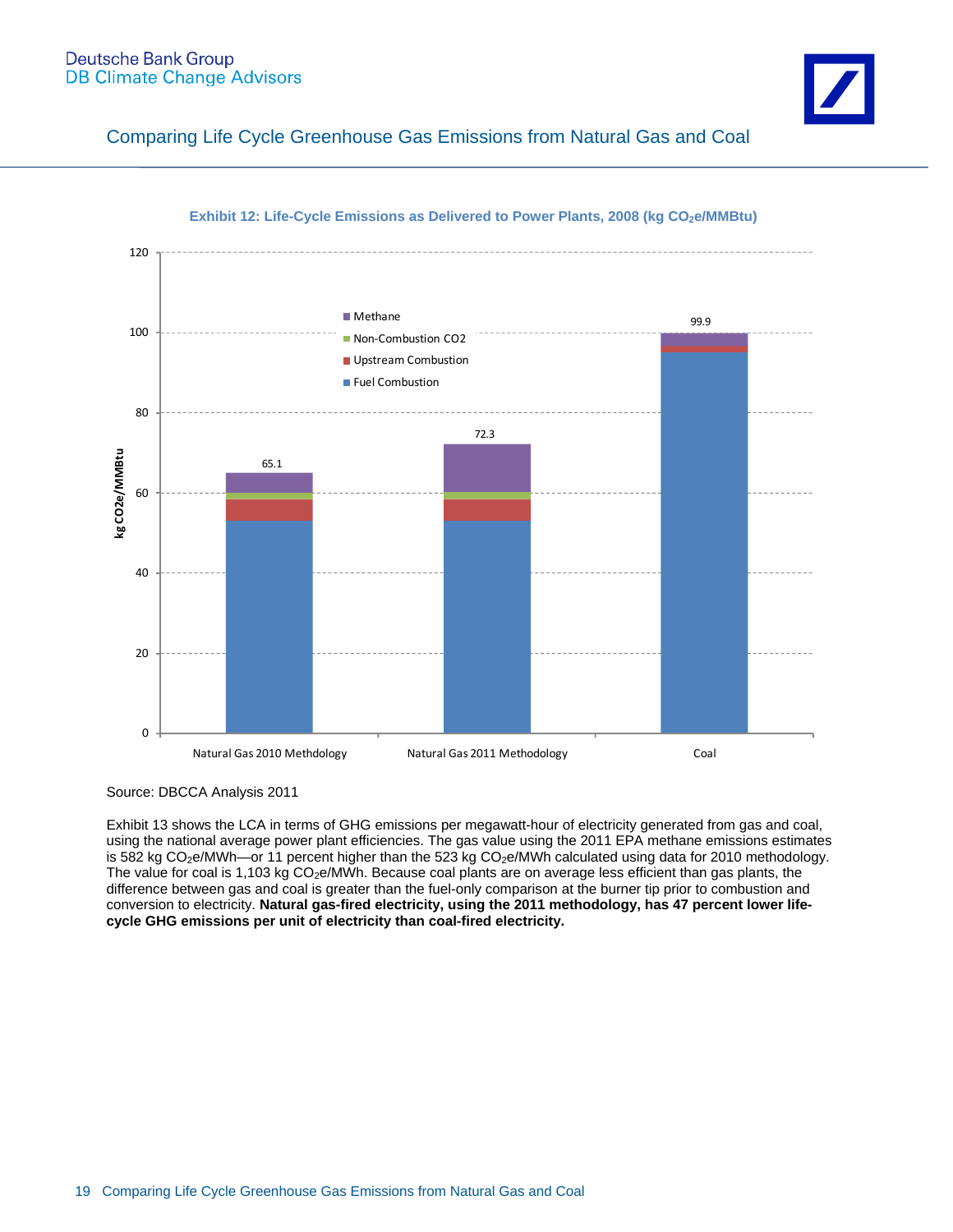



**Exhibit 13: Electric Generating LCA, by Greenhouse Gas, 2008 (kg CO<sub>2</sub>e/MWh)** 

Source: DBCCA Analysis 2011

## **Conclusions**

Our top-down LCA of natural gas and coal-based generation using publicly available data shows that the EPA's recent revision of methane emissions increases the life-cycle GHG emissions for natural gas-fired electricity by about 11 percent from estimates based on the earlier values. Our conclusion is that, on average, natural gas-fired power generation emits significantly fewer GHGs compared to coal-fired power generation. Life-cycle emissions for natural gas generation using new EPA estimates are 47 lower than for coal-based generation when using a GWP of 25. The impact of different GWPs to our LCA can be found in Appendix B.

Nevertheless, methane, despite its shorter lifetime than carbon dioxide, is of concern as a GHG. Compared to coalfired generation, methane emissions, including a large venting component, comprise a much larger share of naturalgas generation's GHGs. And while measurement of upstream emissions and public disclosure of those emissions still has room for improvement, methane emissions during the production, processing, transport, storage, and distribution of natural gas can be mitigated now at moderately low cost using existing technologies and best practices. Such capture potential presents a commercial and investment opportunity that would further improve the life-cycle GHG footprint of natural gas.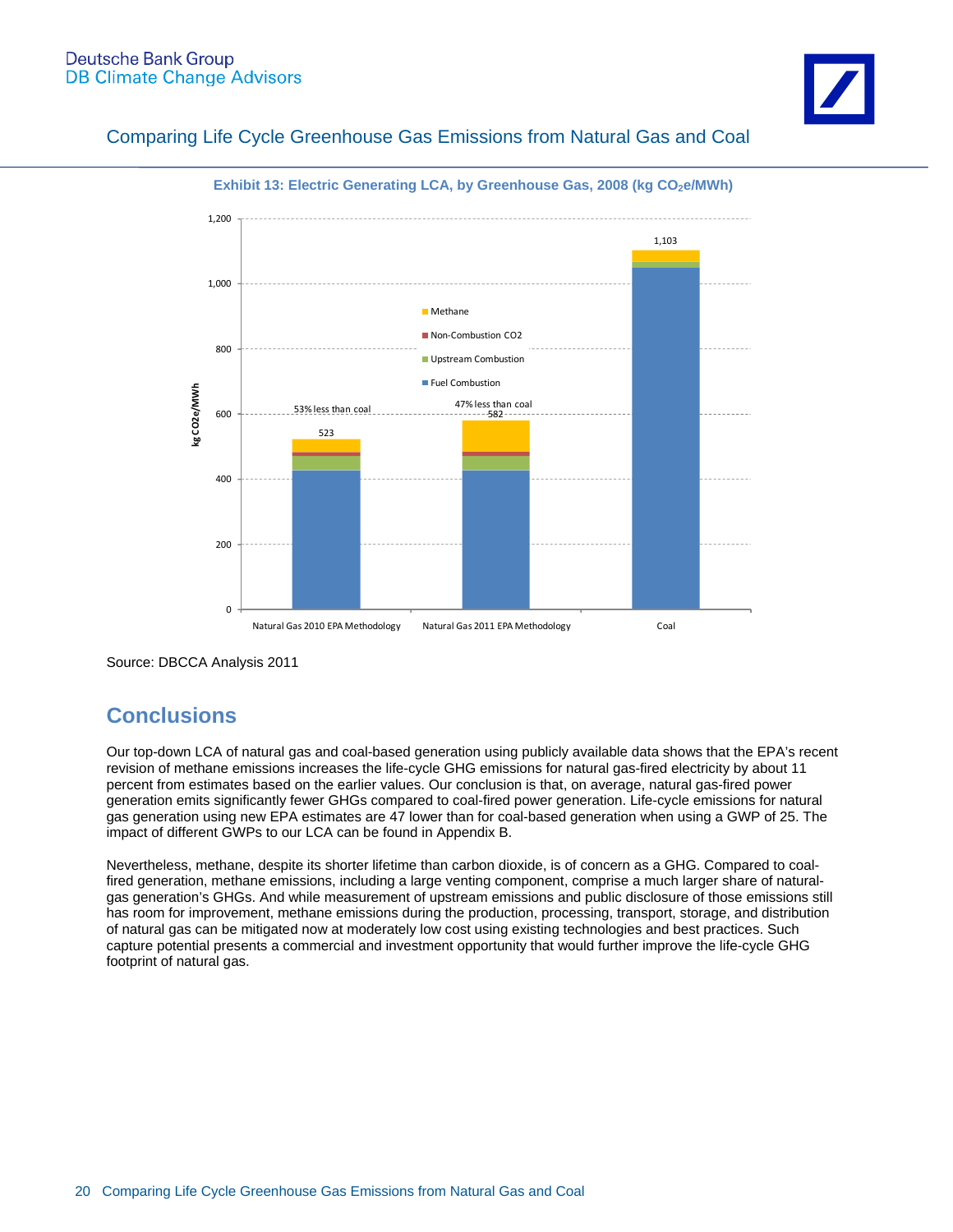#### **Appendix A Detailed Methodology and Calculations**

#### **Natural Gas**

 $\overline{a}$ 

The natural gas LCA addresses emissions from extraction through electricity generation for 2008. The primary data sources are the EPA *Inventory of U.S. Greenhouse Gas Emissions and Sinks: 1990–2009* and EIA data on natural gas consumption<sup>39</sup>. Exhibit A-1 shows the basic information on total emissions by industry segment for 2008. The methane emissions are from the EPA Inventory and adjusted from a GWP of 21 to a GWP of 25. The non-combustion  $CO<sub>2</sub>$  emissions are from the same source and include  $CO<sub>2</sub>$  from combustion of flared gas and the formation  $CO<sub>2</sub>$ vented from gas processing plants. The  $CO<sub>2</sub>$  from combustion is primarily from the EIA data on gas consumption in the gas industry. The gas consumed in the production segment is the "lease gas" reported by EIA, which is gas consumed in the producing areas. EIA also reports "vented and flared gas," which is assumed here to be all flared but is already included in the EPA category of non-combustion emissions. The "processing" category includes the "plant gas" reported by EIA, and "transmission" includes the pipeline and distribution fuel reported by EIA. The total upstream emissions from these sources are 387.0 MMTCO<sub>2</sub>e based on a 100 year GWP of 25.

Detailed data collection and verification, as well as LCA harmonization to common metrics and system boundaries are critical for improving the rigor of LCA analysis. The National Renewable Energy Laboratory's Joint Institute for Strategic Energy Analysis, www.jisea.org, will be conducting such an evaluation in the coming months, which may improve upon the historical data sets used by EPA.

|                     | <b>Methane</b> | Non-Combustion $CO2$ | $CO2$ and N <sub>2</sub> O from Combustion | Total |
|---------------------|----------------|----------------------|--------------------------------------------|-------|
| Production          | 146.3          | 11.3                 | 47.2                                       | 204.8 |
| Processing          | 18.7           | 21.4                 | 19.4                                       | 59.5  |
| <b>Transmission</b> | 51.5           | 0.1                  | 35.4                                       | 87.1  |
| <b>Distribution</b> | 35.6           |                      |                                            | 35.6  |
| <b>Total</b>        | 252.1          | 32.8                 | 102.1                                      | 387.0 |

**Exhibit A-1: Basic U.S. Upstream Gas Emission Data for 2008 (MMTCO<sub>2</sub>e)** 

There are several additions to this basic information. First, there are some electric driven compressors on the pipeline network. This electricity consumption of 2,936.6 million kWh is from the ORNL *Transportation Data Book<sup>40</sup>*. (That estimate is based on a fixed share of 1.5 percent of the natural gas consumption.) The emission factor for electricity throughout the analysis is 603 kg  $CO<sub>2</sub>/MWh$ , calculated from EIA data on total generation and  $CO<sub>2</sub>$  emissions. This electricity consumption adds 1.8 MMTCO<sub>2</sub>e to the pipeline emissions. There is also diesel fuel, gasoline and other petroleum fuel used in gas drilling and production that is not separately reported by EIA. This information is collected by the Economic Census<sup>41</sup>**Error! Bookmark not defined.** but only by NAICS code and only every 10 years (the latest reporting year is 2007). The four relevant NAICS codes are: 211111 (crude petroleum and natural gas extraction); 211112 (natural gas liquid extraction); 213111 (drilling oil and gas wells); and 213112 (support activities for oil and gas operations).

Three of these codes (excepting NGL extraction) combine data for oil and gas operation. The gas portion is calculated based on the gas share of U.S. producing oil and gas wells (55.4 percent) or active drilling rigs (83.2 percent). Also, the Census lists expenditures only by fuel type. The actual consumption is estimated from the expenditures based on average price for each fuel. The consumption is then converted to  $CO<sub>2</sub>$  emissions using the emission factors from the EPA GHG Reporting Program. These emissions are then escalated from 2007 to 2008 based on EIA data for production (3.9 percent increase). The calculations are summarized in Exhibit A-2. Total emissions for this segment are  $7.2$  MMTCO<sub>2</sub>e.

<sup>39</sup> *EIA, Natural gas navigator. Natural gas gross withdrawals and production. http://www.eia.gov/dnav/ng/ng\_prod\_sum\_dcu\_NUS\_m.htm 40 ORNL, Transportation Energy Data Book, Oak Ridge National Laboratory, U.S. Department of Energy, June 2010, http://cta.ornl.gov/data/index.shtml* 

<sup>41</sup> *U.S. Department of Commerce, Census of Mining 2007, Census Bureau, U.S. Department of Census*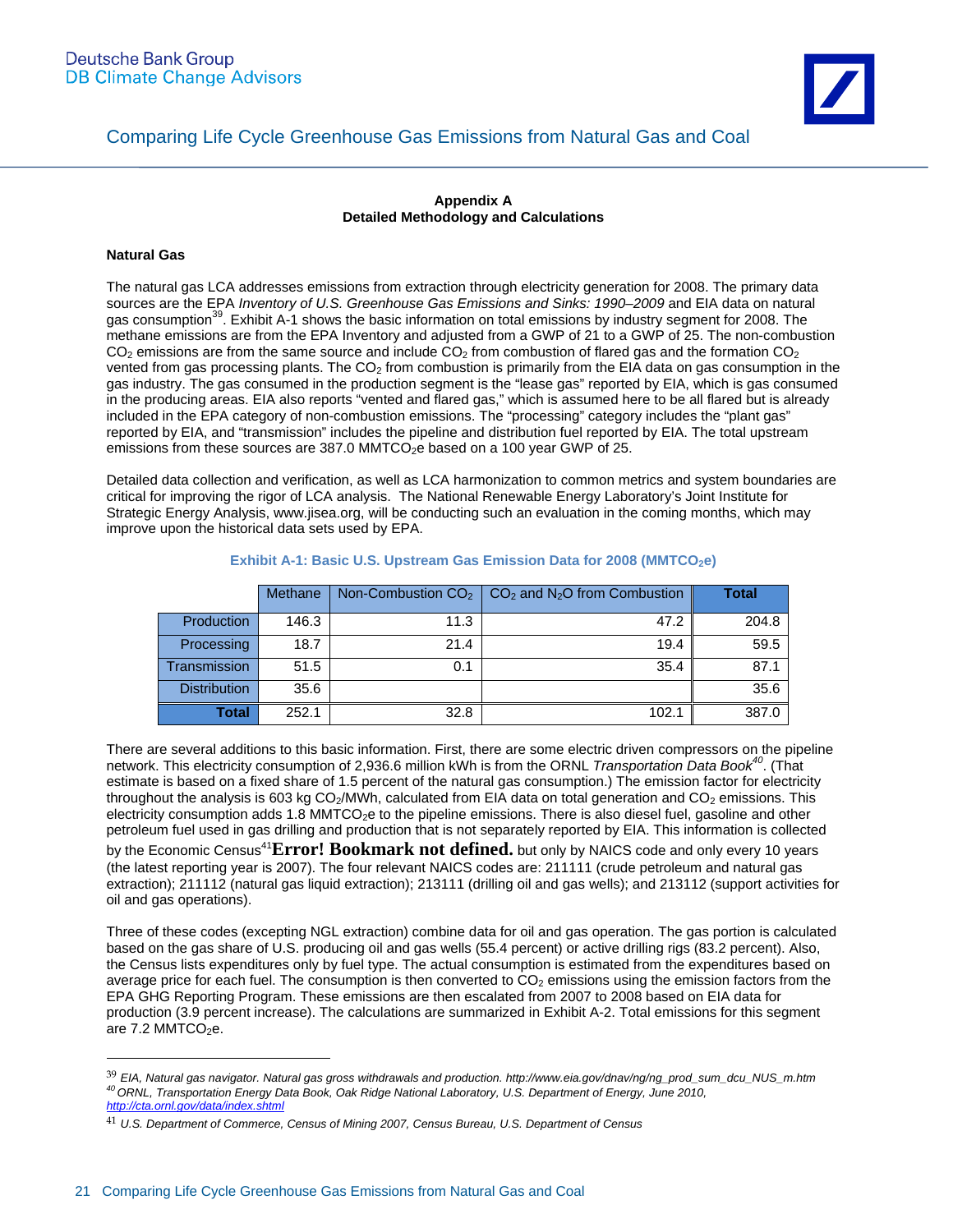**Exhibit A-2: Gas Industry Upstream Non-Gas Emissions** 

| <b>Energy Consumption (MMBtu)</b> |                       |                               |                   |                          |                          |                      |
|-----------------------------------|-----------------------|-------------------------------|-------------------|--------------------------|--------------------------|----------------------|
| <b>NAICS</b>                      |                       | <b>Distillate</b>             | Gasoline Other    |                          | <b>Residual Oil</b>      | <b>Undistributed</b> |
| 211111                            | <b>Extraction</b>     | 29,055,998 10,031,608         |                   | $\overline{\phantom{m}}$ | 6.539.144                | 8,502,932            |
| 211112                            | <b>NGL Extraction</b> | 288.585                       | 352,861           | 66.627                   | $\overline{\phantom{m}}$ | 168,613              |
| 213111                            | Drilling              | 10,014,334                    | 3,808,638 551,713 |                          | 3.967.479                | 5,446,747            |
| 213112                            | Support               | 20,671,552 13,157,404 893,604 |                   |                          | 7,166,105                | 4,389,137            |

| <b>CO<sub>2</sub></b> Emission Factors |       |       |       | Distillate Gasoline Other Residual Oil | <b>Other</b> |
|----------------------------------------|-------|-------|-------|----------------------------------------|--------------|
|                                        | 73.96 | 70.22 | 62.98 | 75.1                                   | 62.98        |

| $CO2$ Emissions (MMTCO <sub>2</sub> e) |                       |           |      |      |      |      |
|----------------------------------------|-----------------------|-----------|------|------|------|------|
| 211111                                 | <b>Extraction</b>     |           | 0.7  |      | 0.51 | 0.5I |
| 211112                                 | <b>NGL Extraction</b> |           |      |      |      |      |
| 213111                                 | <b>Drilling</b>       | ⇁<br>U. 7 | 0.31 |      | 0.31 | 0.31 |
| 213112                                 | <b>Support</b>        | l.5       | 0.9I | 0.1' | 0.51 | 0.31 |

| <b>Gas Share of Emissions (MMTCO<sub>2</sub>e)</b> |                       |        |      |  |      |            |
|----------------------------------------------------|-----------------------|--------|------|--|------|------------|
| 21111                                              | <b>Extraction</b>     | $.8\,$ | 0.61 |  | 0.4  | J.4        |
| 211112                                             | <b>NGL Extraction</b> |        |      |  |      |            |
| 213111                                             | <b>Drilling</b>       | J.41   | 0.11 |  | J.2l | ר ר        |
| 213112                                             | <b>Support</b>        | 1.3    | 0.81 |  | 0.41 | ר ר<br>U.Z |

Source: EPA, ORNL, Census Bureau, DBCCA Analysis 2011

Another adjustment is for methane emissions from "associated" gas produced from oil wells. Most oil wells produce gas, much of which is captured and delivered to consumers. The EPA *Inventory of U.S. GHG Emissions* estimates methane emissions from petroleum systems to be approximately 30 MMTCO<sub>2</sub>e per year.

Since some domestic natural gas is co-produced with petroleum, one could consider all of these emissions be included in the life-cycle analysis of emissions from the natural gas sector. However, the natural gas produced and the methane emissions are a byproduct of petroleum production. Methane emissions would occur even if no natural gas were captured and delivered for end-use consumption. In fact, the emissions might actually be higher in that case since there would be no economic incentive to capture the gas. One could also therefore maintain that it is not appropriate to count the methane emissions from petroleum production toward gas use, since they are independent of the production of gas and are related to petroleum consumption.

On the other hand, associated gas produced from oil wells is a significant segment of U.S. gross withdrawals of natural gas, and if there are methane emissions associated with that production, it seems appropriate to include them in the life-cycle analysis, even if the production is incidental to oil production. In that case, we have to evaluate how much of the methane emissions to allocate to gas production versus petroleum production.

The EPA inventory separates the methane emissions from petroleum systems at the wellhead oil separator. Methane emitted on the oil side downstream from the separator is allocated to the petroleum side, and methane emitted on the natural gas side is allocated to the natural gas side. The part that must be allocated here is the upstream production emissions, of which the largest components are miscellaneous venting and fugitives and venting from gas-powered pneumatic devices. The approach in this analysis is to simply allocate these emissions based on the energy value of oil versus gas produced from these wells.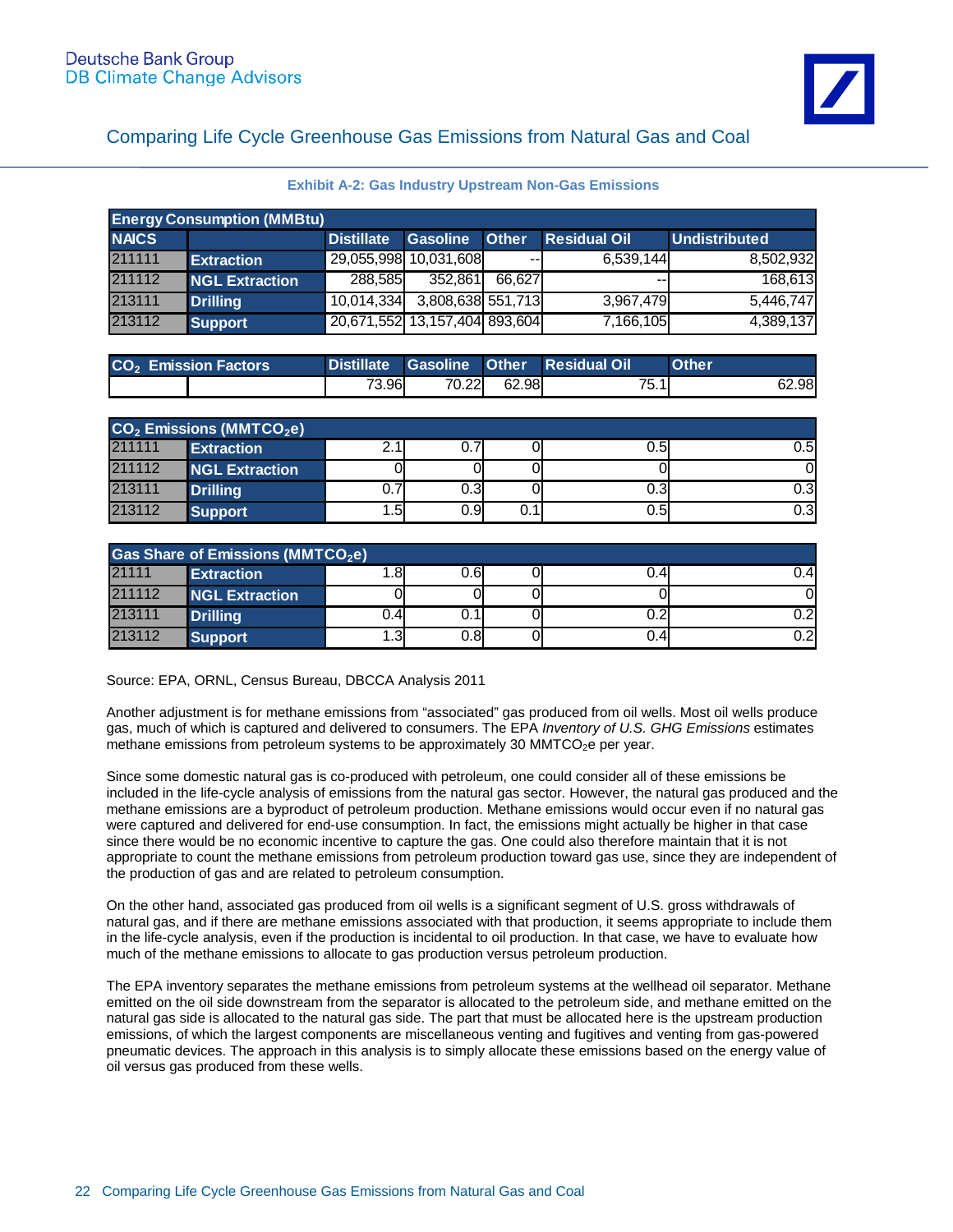

According to the EIA, the gross production of natural gas from petroleum wells in 2008 was 5.7 trillion cubic feet  $(Tcf)^{42}$ . However, much of this gas (3.3 Tcf) was not gathered for sale but was reinjected into the producing formation. Some of the gas is reinjected to push more oil out of the formation. Most of the reinjection (3.0 Tcf) is from Alaska production where there is no pipeline to bring the gas to market. It is reinjected as a means of storage until the time when a pipeline may be built to the lower 48 states. In any case, the associated gas actually produced for potential sale is 2.5 Tcf. On an energy basis, this is 20 percent energy value of the net associated gas plus the 1.8 billion barrels of U.S. oil production in 2008.

Of the methane emission sources in petroleum production, we include pneumatic device venting, combustion and process upsets, miscellaneous venting and fugitives, and wellhead fugitives. Tank venting is not included because it is purely related to oil production. Total methane emissions for these sources in 2008 were 25.6 MMTCO<sub>2</sub>e, according to the EPA inventory. Taking 20 percent of this total gives 5.0 MMTCO<sub>2</sub>e of additional methane emissions to allocate to the natural gas LCA, increasing the unadjusted emission baseline by 1.4 percent.

With these additions (electricity, non-gas fuel, and methane from petroleum systems), total upstream gas production emissions are  $402.0$  MMTCO<sub>2</sub>e.

The total emissions are then adjusted for imports. The calculations above include emissions for U.S. production, but a net 13 percent of natural gas was imported in 2008. Of this, 11.7 percent was imported by pipeline from Mexico and Canada (mostly the latter). This analysis assumes that production processes are similar throughout North America, so the production emissions are escalated by 11.7 percent to account for the pipeline imports. The remaining 1.3 percent of imports were LNG imports. LNG has a higher LCA than conventional gas due to gasification, liquefaction, and transportation processes. The LCA for LNG is estimated at 176 percent of conventional gas based on the LCA performed by NETL<sup>30</sup> The production emissions for the LNG component are increased by this amount. The adjustment for imports is the largest adjustment, increasing the emissions by about 39  $MMTCO<sub>2</sub>e$ , or 10 percent.

The other adjustment in this analysis is related to fugitive methane emissions from gas distribution lines at local gas distribution companies (LDCs). Methane emissions from local distribution lines are 35.6 MMTCO<sub>2</sub>e (at 25 GWP), but many power plants receive gas deliveries directly from interstate pipelines rather than via local distribution lines. Relatively few power plants actually purchase gas from LDCs, but some receive gas deliveries from the LDCs. The EIA-176 survey<sup>43</sup> provides data on deliveries by LDCs to electric generators; however, these reported deliveries total 6.5 Tcf, which is almost equal to total gas consumption for electricity generation. This is because intrastate pipeline deliveries in California, Texas, and Florida are included in the EIA-176 survey. Excluding these three states, 59 percent of gas to electric generators is delivered by LDCs. Based on this, only 59 percent of the distribution company methane emissions are included in the adjusted values. This adjustment decreases the emissions by about 17 MMTCO<sub>2</sub>e, or 4 percent. Exhibit A-3 shows the adjusted final upstream GHG emissions for natural gas: 423.8 MMTCO<sub>2</sub>e. Methane emissions account for more than half of the total.

|                     | <b>Methane</b> |      | Non-Combustion $CO2$   $CO2$ and N <sub>2</sub> O from Combustion | <b>Total</b> |
|---------------------|----------------|------|-------------------------------------------------------------------|--------------|
| <b>Production</b>   | 173.7          | 12.9 | 62.2                                                              | 248.7        |
| Processing          | 21.3           | 24.4 | 22.2                                                              | 67.9         |
| <b>Transmission</b> | 51.5           | 0.1  | 37.2                                                              | 88.8         |
| <b>Distribution</b> | 18.3           | 0.0  | 0.0                                                               | 18.3         |
| <b>Total</b>        | 264.9          | 37.4 | 121.5                                                             | 423.8        |

#### **Exhibit A-3: Adjusted Total Upstream GHG Emissions from Natural Gas for 2008, using EPA 2011 Methodology for Methane (MMTCO<sub>2</sub>e)**

These total emissions are then normalized to kg CO<sub>2</sub>e/MMBtu of delivered natural gas based on the EIA data on natural gas delivered to consumers: 21.4 trillion cubic feet (Tcf). The total normalized upstream emissions are 19.2 kg CO2e/MMBtu. (See Exhibit A-4.) The emissions for combustion of the gas at the point of use are 53.07 kg

<sup>42</sup> *EIA, Natural gas navigator. Natural gas gross withdrawals and production. http://www.eia.gov/dnav/ng/ng\_prod\_sum\_dcu\_NUS\_m.htm 43 EIA, EIA-176, "Annual Report of Natural and Supplemental Gas Supply and Disposition", Energy Information Administration, U.S. Department of Energy. http://www.eia.gov/cfapps/ngqs/ngqs.cfm?f\_report=RP1&CFID=5251631&CFTOKEN=51c7f7f0104e329d-3FD56B17- 237D-DA68-24412047FB2CE3CB*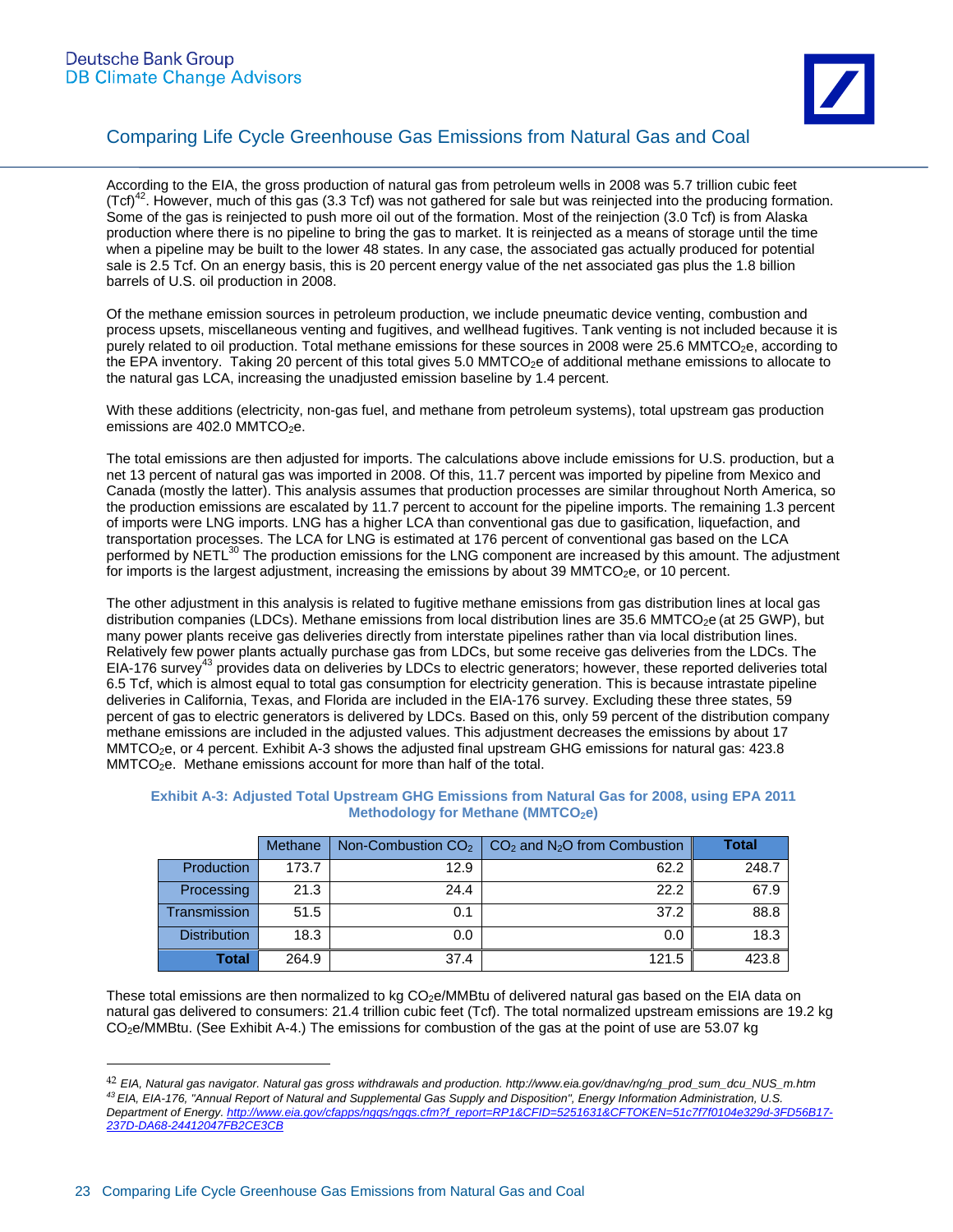$CO<sub>2</sub>e/MMB$ tu (including N<sub>2</sub>O and unburned methane), so the total life-cycle GHG emissions at the point of use are 70.4 kg CO<sub>2</sub>e/MMBtu. Of this, the upstream emissions are 24 percent and methane is slightly over half of the upstream component.

| Exhibit A-4: Normalized Life-cycle GHG Emissions for Natural Gas for 2008, using 2011 EPA Methodology for |                            |  |  |  |
|-----------------------------------------------------------------------------------------------------------|----------------------------|--|--|--|
|                                                                                                           | Methane ( $kg CO2/MMBtu$ ) |  |  |  |

|                        | Methane | Non-Combustion $CO2$ | $CO2$ and N <sub>2</sub> O from Combustion | <b>Total</b> |
|------------------------|---------|----------------------|--------------------------------------------|--------------|
| Production             | 7.9     | 0.6                  | 2.8                                        | 11.3         |
| Processing             | 1.0     | 1.1                  | 1.0                                        | 3.1          |
| <b>Transmission</b>    | 2.3     | 0.0                  | 1.7                                        | 4.0          |
| <b>Distribution</b>    | 0.8     | 0.0                  | 0.0                                        | 0.8          |
| <b>Total Upstream</b>  | 12.0    | 1.7                  | 5.5                                        | 19.2         |
| <b>Fuel Combustion</b> | 0       | 0                    | 53.1                                       | 53.1         |
| <b>Total</b>           | 12.0    | 1.7                  | 58.6                                       | 72.3         |

The same methodology is applied using EPA's 2010 estimate of methane emissions, to show the effect of the updated, increased 2011 methane emission estimate. Exhibits A-5 and A-6 show the total and normalized emissions for this case. The normalized upstream emissions with the old data are 12.0 kg CO<sub>2</sub>e/MMBtu. Including the end-use gas combustion; total life-cycle emissions including end-use combustion are 65.1 kg CO<sub>2</sub>/MMBtu, with the upstream portion accounting for 20 percent. In this case, methane makes up only about 40 percent of the upstream gas GHG footprint.

#### **Exhibit A-5: Adjusted Total Upstream GHG Emissions from Natural Gas, 2008, using 2010 EPA Methodology**  for Methane (MMTCO<sub>2</sub>e)

|                     | Methane |      | Non-Combustion $CO2$   $CO2$ and N <sub>2</sub> O from Combustion | <b>Total</b> |
|---------------------|---------|------|-------------------------------------------------------------------|--------------|
| <b>Production</b>   | 25.9    | 9.7  | 62.2                                                              | 97.8         |
| Processing          | 17.7    | 24.4 | 22.2                                                              | 64.2         |
| Transmission        | 46.9    | 0.1  | 37.2                                                              | 84.2         |
| <b>Distribution</b> | 18.3    | 0.0  | 0.0                                                               | 18.3         |
| Total               | 108.8   | 34.2 | 121.5                                                             | 264.6        |

#### **Exhibit A-6: Normalized Life-cycle GHG Emissions for Natural Gas for 2008, using 2010 EPA Methodology for Methane (kg CO<sub>2</sub>/MMBtu)**

|                        | Methane | Non-Combustion CO <sub>2</sub> | $CO2$ and N <sub>2</sub> O from Combustion | <b>Total</b> |
|------------------------|---------|--------------------------------|--------------------------------------------|--------------|
| Production             | 1.2     | 0.4                            | 2.8                                        | 4.4          |
| Processing             | 0.8     | 1.1                            | 1.0                                        | 2.9          |
| <b>Transmission</b>    | 2.1     | 0.0                            | 1.7                                        | 3.8          |
| <b>Distribution</b>    | 0.8     | 0.0                            | 0.0                                        | 0.8          |
| <b>Upstream Total</b>  | 4.9     | 1.6                            | 5.5                                        | 12.0         |
| <b>Fuel Combustion</b> |         | 0                              | 53.1                                       | 53.1         |
| <b>Total</b>           | 4.9     | 1.6                            | 58.6                                       | 65.1         |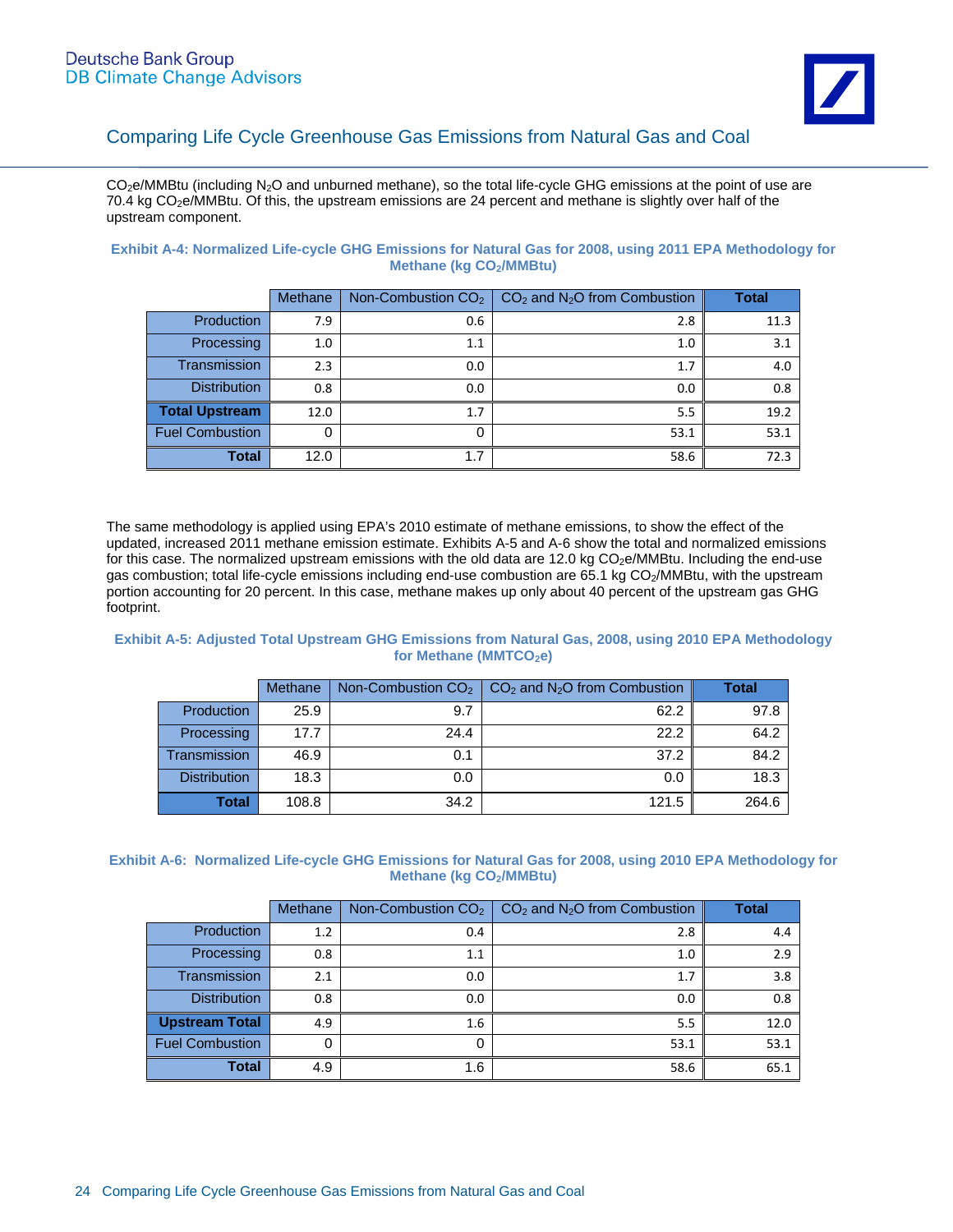#### **Coal LCA**

The upstream energy consumption for coal production is calculated using the 2007 Economic Census<sup>44</sup> data on fuel and electricity consumption in the same way as the non-gas fuel for gas production. In this case, there is a separate NAICS code for coal production, so no adjustments are necessary. The same CO<sub>2</sub> emission factors and the emission factor for electricity use are used as for the data on gas production. (See Exhibit A-7.) The values are adjusted from 2007 to 2008 based on the production in each year—a 2.2 percent increase. The total CO<sub>2</sub> emissions from energy consumption for coal production are 14.0 MMTCO<sub>2</sub>e. Methane emissions from coal mines of 67.1 MMTCO<sub>2</sub>e (79.9 at 25 GWP) are taken from the EPA GHG inventory. Methane from abandoned coal mines is not included.

#### **Exhibit A-7: Upstream GHG Calculation for Coal**

|                     | Coal      | <b>Distillate</b> | <b>Natural Gas</b> | Gasoline  | <b>Residual Oil</b> |           | <b>Other Electricity (MWh)</b> |
|---------------------|-----------|-------------------|--------------------|-----------|---------------------|-----------|--------------------------------|
| <b>MMBtu</b>        | 3.607.020 | 52.597.178        | 2.487.920          | 4.846.529 | 25.739.212          | 2.039.820 | 11.444.477                     |
| kg CO2/MMBtu        | 94.38     | 73.96             | 53.02              | 70.22     | 75.10               | 62.98     | 603.01                         |
| MMTCO <sub>2e</sub> | 0.34      | 3.89              | 0.13               | 0.34      | 1.93                | 0.13      | 6.90                           |

The estimate of transportation emissions is based on the Commodity Flow Summary<sup>45</sup> developed by the U.S. Department of Transportation and Census Bureau, which provides information on ton-miles of coal transported by different modes. Rail is the primary mode of transportation, with rail-only accounting for 91 percent of the ton-miles and rail and other modes (truck and barge) accounting for the remainder. This analysis applies a ton-mile fuel consumption factor<sup>46, 47, 48</sup> to calculate fuel consumption and converts the fuel consumption to  $CO_2$  using the same EPA emission factors used for other sectors. (See Exhibit A-8.) For mixed mode, rail or barge are assumed to account for 75 percent of the ton-miles and truck for 50 percent. Most coal is delivered via dedicated equipment—e.g., a coal unit train travels only to and from the mine to the power plant. Thus, the fuel consumed in returning empty to the mine must be included. This analysis assumes 100-percent empty return as part of the energy consumption, with the empty fuel consumption being one-third of the loaded consumption based on the weight of the empty vehicle. The total consumption calculated is 23.9 MMTCO<sub>2</sub>.

| <b>Mode</b>             |         |                          |       | Ton-Miles (million) Fuel Consumption (ton-mi/gal) GHG Emissions (MMTCO2) Round-Trip Emissions (MMTCO2) |
|-------------------------|---------|--------------------------|-------|--------------------------------------------------------------------------------------------------------|
|                         |         |                          |       |                                                                                                        |
| <b>Truck</b>            | 14,002  | 110.00                   | 1.28  | 1.67                                                                                                   |
| Rail                    | 773.290 | 480.00                   | 16.26 | 21.13                                                                                                  |
| <b>Water</b>            | 6.548   | 730.00                   | 0.09  | 0.12                                                                                                   |
| <b>Truck and rail</b>   | 785     | 388.00                   | 0.02  | 0.03                                                                                                   |
| <b>Truck and water</b>  | 7.257   | 575.00                   | 0.13  | 0.17                                                                                                   |
| <b>Rail and water</b>   | 26,994  | 605.00                   | 0.45  | 0.59                                                                                                   |
| Other multiple modes    | 4,353   | 480.00                   | 0.09  | 0.12                                                                                                   |
| Other and unknown modes | 2,567   | 480.00                   | 0.05  | 0.07                                                                                                   |
| <b>Total</b>            | 835.796 | $\overline{\phantom{a}}$ | 18.38 | 23.89                                                                                                  |

#### **Exhibit A-8: GHG Calculation for Coal Transportation**

In the case of coal, the U.S. is a net exporter of about 4 percent of its production, so the total production emissions are adjusted downward by this amount to calculate the emissions attributable to coal consumed in the U.S. Exhibit A-9 shows the final adjusted upstream emissions:  $117.8 \text{ MMTCO}_2$ e.

<sup>44</sup> *U.S. Department of Commerce, Census of Mining 2007, Census Bureau, U.S. Department of Census*

*<sup>45</sup> U.S. Department of Transportation, Research and Innovative Technology Administration, Bureau of Transportation Statistics and U.S. Census Bureau, 2007 Commodity Flow Survey.* 

<sup>47</sup> Army Corps of Engineers, "Waterborne Commerce Statistics Center", http://www.ndc.iwr.usace.army.mil//data/data1.htm<br><sup>48</sup> American Railroad Association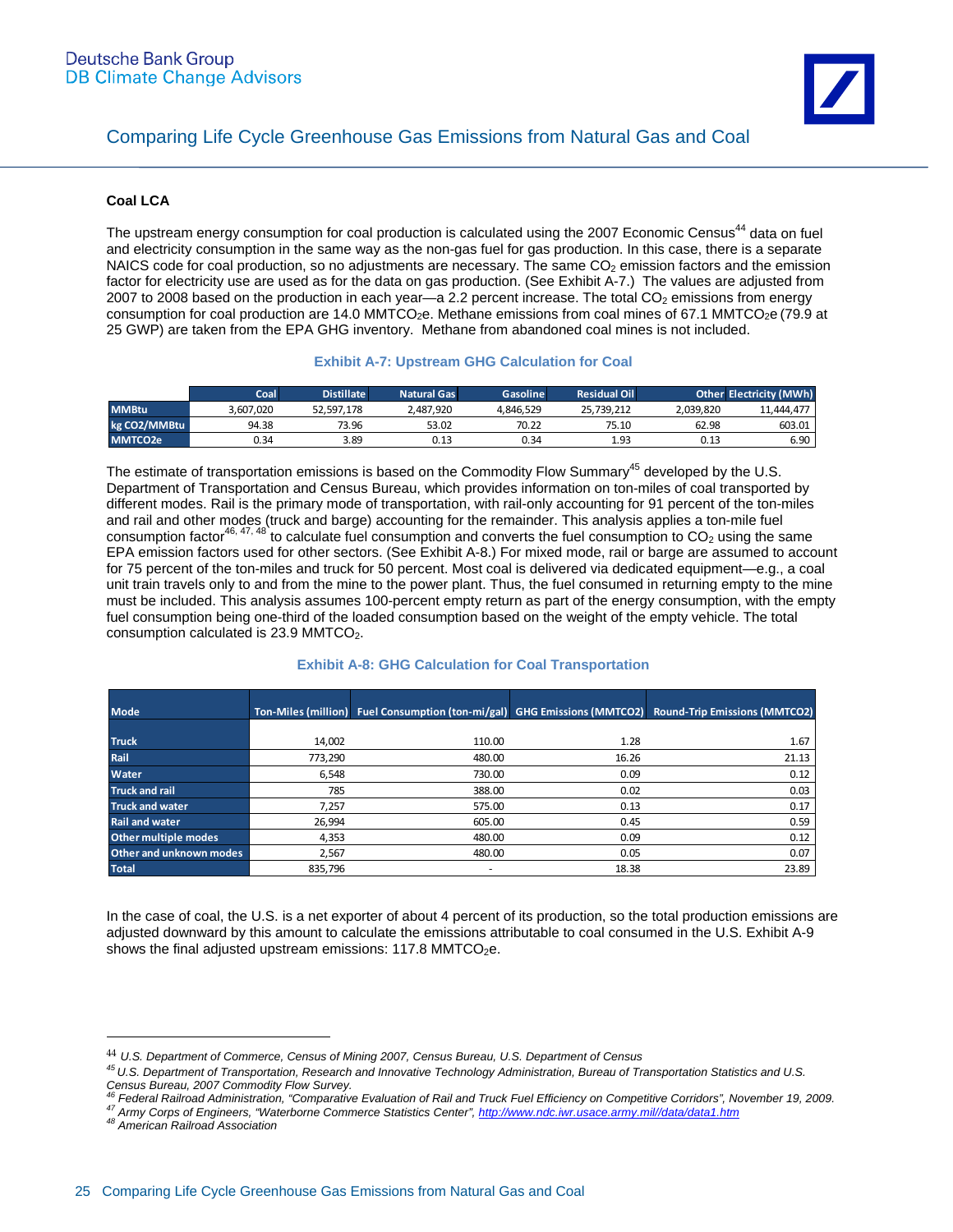|                | Methane |     | Non-Combustion $CO2$   $CO2$ and N <sub>2</sub> O from Combustion | Total |
|----------------|---------|-----|-------------------------------------------------------------------|-------|
| Production     | 79.9    | 0.0 | 14.0                                                              | 93.9  |
| Transportation | 0.0     | 0.0 | 23.9                                                              | 23.9  |
| Total          | 79.9    | 0.0 | 37.9                                                              | 117.8 |

**Exhibit A-9: Adjusted Total Upstream GHG Emissions from Coal, 2008 (MMTCO<sub>2</sub>e)** 

These values are then normalized by the total 2008 consumption of coal in the U.S. of 1,147 million tons of coal, assuming an average heating value of 10,250 Btu/lb.<sup>49</sup> This yields a normalized upstream emission factor of 4.3 kg CO2/MMBtu consumed. (See Exhibit A-10.) The value is about 25 percent of the upstream emissions from natural gas. The emission factor for combustion of coal is 95.1 kg CO<sub>2</sub>e/MMBtu, bringing the total end use life-cycle emissions to 99.9 kg CO2/MMBtu. In this case, although methane is still 63 percent of the upstream emissions, the upstream component is only 4 percent of the total, with the  $CO<sub>2</sub>$  emissions from the coal itself being the dominant factor.

#### **Exhibit A-10: Normalized Upstream GHG Emissions for Coal for 2008 (kg CO<sub>2</sub>/MMBtu)**

|                        | Methane | $CO2$ and N <sub>2</sub> O from Combustion | <b>Total</b> |
|------------------------|---------|--------------------------------------------|--------------|
| Production             | 3.3     | 0.6                                        | 3.9          |
| Transportation         | 0.0     | 1.0                                        | 1.0          |
| <b>Total Upstream</b>  | 3.3     | 1.5                                        | 4.8          |
| <b>Coal Combustion</b> | 0.0     | 95.1                                       | 95.1         |
| <b>End Use Total</b>   | 3.3     | 96.6                                       | 99.9         |

#### **Electricity Generation**

The efficiency<sup>50</sup> of the electric generator is one of the most significant variables in estimating the GHG emissions per MWh of electricity. This analysis looks at two values:

- **National average efficiency values** based on EIA data<sup>51, 52, 53, 54</sup> for total gas or coal consumption for generation and total generation by each fuel. (See Exhibit A-11.)
- **Efficiency55 for new power plants** assumed by the EIA in its *Annual Energy Outlook 201038*. EIA provides a value for a new plant in 2009 and for subsequent plants ("nth plant") of each type for which the cost may be lower due to learning and production improvement. The values used here are the average of the values for a gas combined-cycle plant (6,998 Btu/kWh, 49 percent efficiency) and a new supercritical coal plant (8,970 Btu/kWh, 38 percent efficiency). (See Exhibit A-12.)

#### **Exhibit A-11: Calculation of Average Power Plant Efficiencies**

|             | <b>Energy Consumption (Quads)</b> | <b>Generation (Billion kWh)</b> | Heat Rate (Btu / kWh) | <b>Efficiency</b> |
|-------------|-----------------------------------|---------------------------------|-----------------------|-------------------|
| Gas         |                                   | 883.00                          | 8.044.00              | 0.42              |
| <b>Coal</b> | <u>__</u>                         | 986.00 د.                       | 11.044.00             | 0.31              |

 $\overline{a}$ *49 EIA, Annual Coal Data, Energy Information Administration, U.S. Department of Energy,*

*http://www.eia.gov/totalenergy/data/annual/pdf/sec7\_5.pdf 50 The power industry uses efficiency and heat rate to express power plant efficiency. Heat rate is Btu/kWh = 3413/efficiency. A lower heat* 

*rate signifies a higher efficiency. 51 EIA, Electric Power Monthly, Energy Information Administration, U.S. Department of Energy,* 

http://www.eia.doe.gov/cneaf/electricity/epm/table2\_4\_a.html<br>
EIA, Electric Power Monthly, Energy Information Administration, U.S. Department of Energy, http://www.eia.doe.gov/aer/txt/ptb0802a.html<br>
<sup>53</sup> EIA, Electric Powe

*http://www.eia.doe.gov/cneaf/electricity/epm/table2\_1\_a.html 54 EIA, Quarterly Coal Report, U.S. Department of Energy, http://www.eia.gov/cneaf/coal/quarterly/html/t32p01p1.pdf*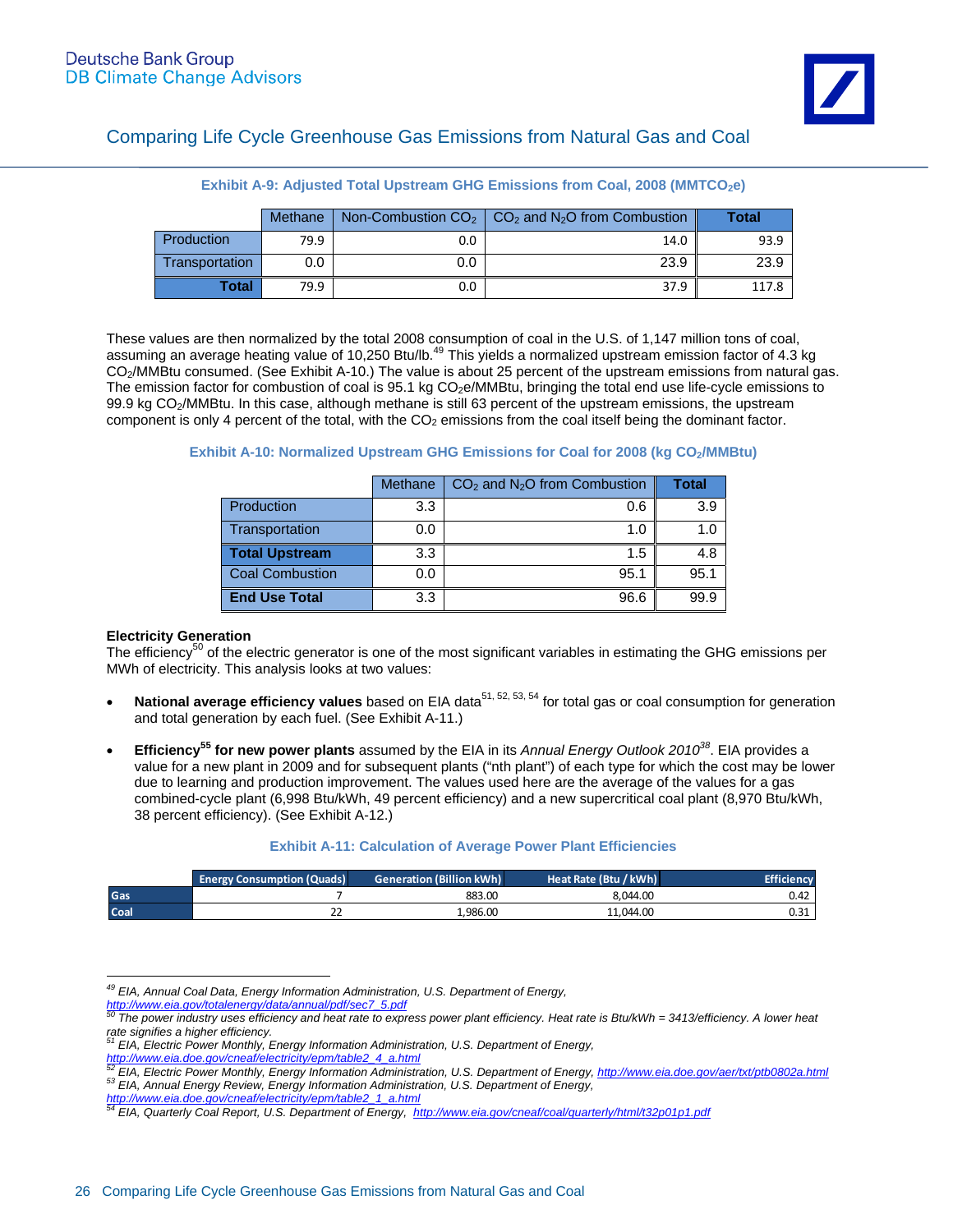# Deutsche Bank Group<br>DB Climate Change Advisors



### Comparing Life Cycle Greenhouse Gas Emissions from Natural Gas and Coal



 **Exhibit A-12: Effect of Power Plant Heat Rate on Life-Cycle Emissions** 

Source: DBCCA analysis, 2011.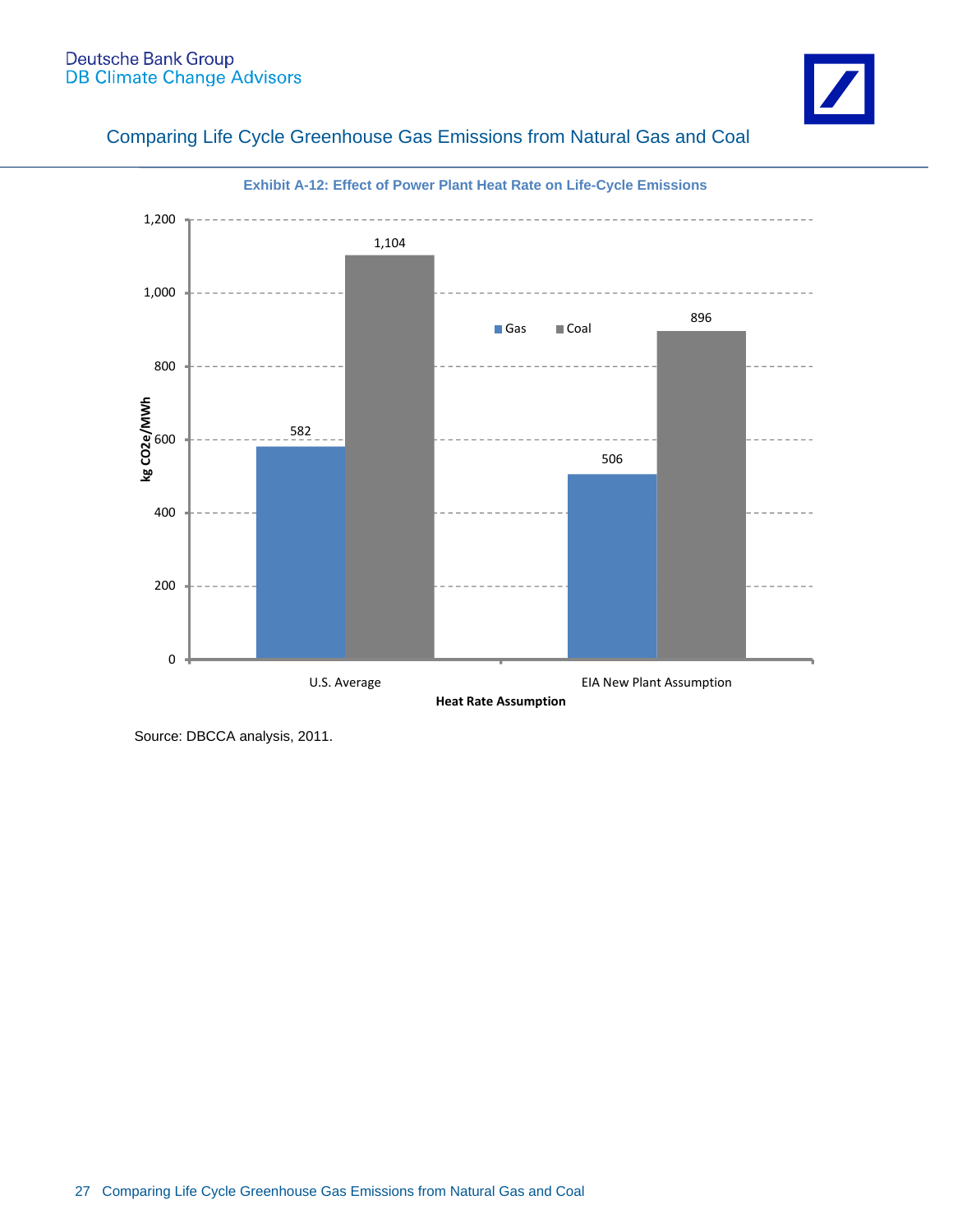

#### **Appendix B Effect of Global Warming Potential (GWP)**

 Methane is a potent GHG and its effect varies depending on the lifetime over which it is evaluated. The IPCC uses a 100 year lifetime for its analysis and a 100 year GWP of 25 for methane. Others believe that short-lived GHGs should be evaluated on a 20 year lifetime.

In its recently completed study on natural gas, MIT explains the reasons that a 100 GWP is commonly used:

*"Because the various GHGs have different lives in the atmosphere (e.g., on the scale of a decade for methane, but centuries for CO2), the calculation of GWPs depends on the integration period. Early studies calculated this index for 20-, 100- and 500-year integration periods. The IPCC decided to use the 100-year measure, and it is a procedure followed by the U.S. and other countries over several decades. An outlier in*  this domain is the Cornell study which recommends the application of the 20-year value in inter-fuel *comparison. A 20-year GWP would emphasize the near-term impact of methane but ignore serious longer*term risks of climate change from GHGs that will remain in the atmosphere for hundreds to thousands of *years, and the 500-year value would miss important effects over the current century. Methane is a more powerful GHG than CO2, and its combination of potency and short life yields the 100-year GWP used in this study."*<sup>56</sup>

In addition, scientific work continues on the appropriate GWPs for different GHGs. Although the IPCC 20-year GWP for methane is 72, new work by Shindell et al<sup>37</sup> proposes a 20-year GWP of 105 for methane. Exhibit B-1 above shows the effect of different methane GWPs on the LCA using the EPA 2011 methodology. Since methane is a much larger component of the LCA for natural gas, the GWP has a much larger effect on gas than coal. Going from the 100 year GWP to the 20-year GWP of 72 increases life-cycle emissions for natural gas by 31 percent and for coal by only 6 percent. At the GWP of 72, the power plant emissions for natural gas are 35 percent lower than those for coal. At the 105 GWP, the emissions for the gas-fired plant are 27 percent lower than those for coal.



**Exhibit B-1: Effect of Methane GWP on Life-Cycle Emissions** 

 $\overline{a}$ <sup>56</sup> The Future of Natural Gas, Moniz, Ernest J.; Jacoby, Henry D.; Meggs, Anthony J.M. (Study co-chairs), MIT Energy Initiative, 2011.<br><sup>57</sup> Shindell DT, Faluvegi G, Koch DM, Schmidt GA, Unger N, Bauer SE (2009) Improved a *326:716–718*